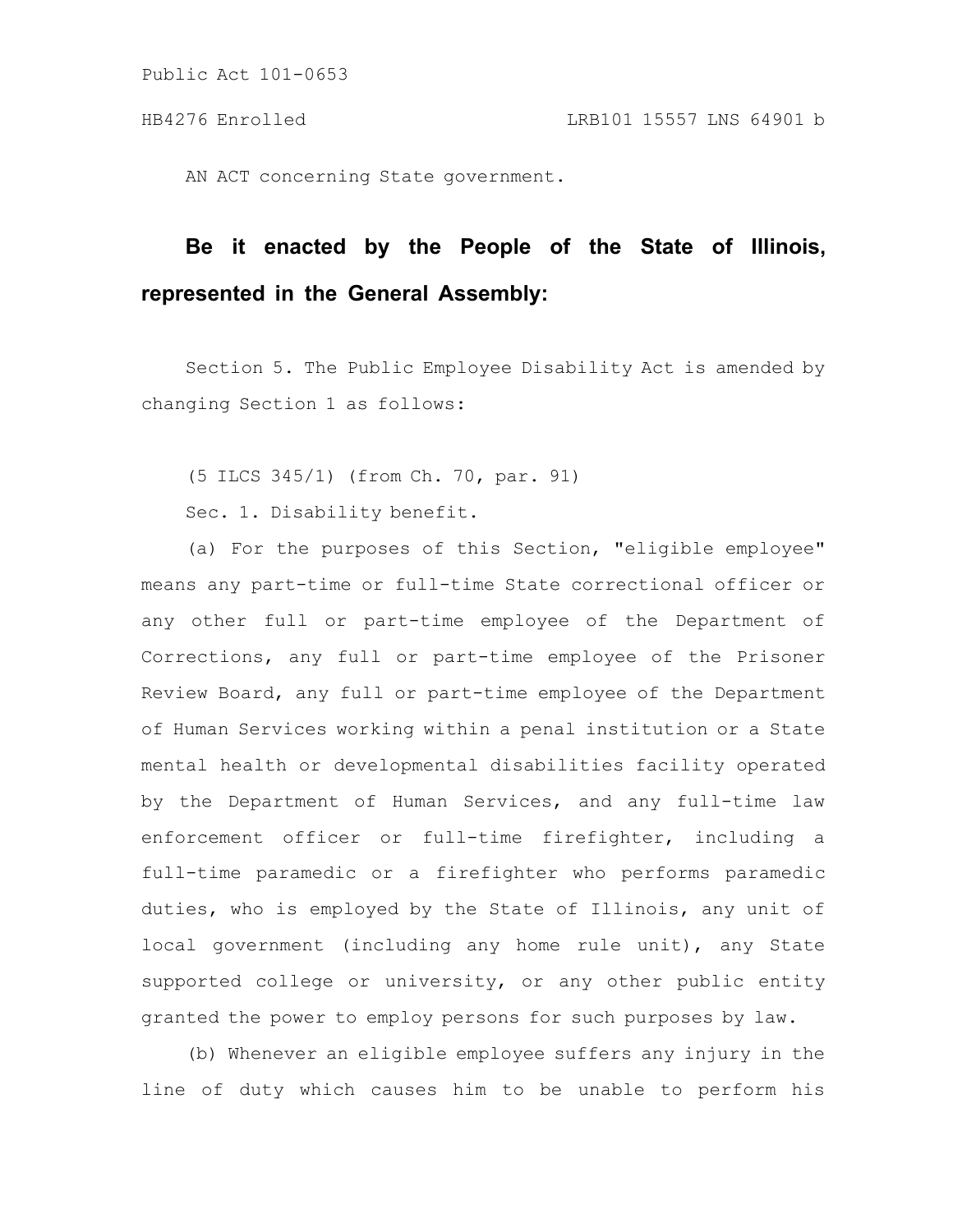duties, he shall continue to be paid by the employing public entity on the same basis as he was paid before the injury, with no deduction from his sick leave credits, compensatory time for overtime accumulations or vacation, or service credits in a public employee pension fund during the time he is unable to perform his duties due to the result of the injury, but not longer than one year in relation to the same injury, except as otherwise provided under subsection (b-5). However, no injury to an employee of the Department of Corrections or the Prisoner Review Board working within a penal institution or an employee of the Department of Human Services working within a departmental mental health or developmental disabilities facility shall qualify the employee for benefits under this Section unless the injury is the direct or indirect result of violence by inmates of the penal institution or residents of the mental health or developmental disabilities facility.

(b-5) Upon the occurrence of circumstances, directly or indirectly attributable to COVID-19, occurring on or after March 9, 2020 and on or before June 30, 2021 (including the period between December 31, 2020 and the effective date of this amendatory Act of the 101st General Assembly) December 31, 2020 which would hinder the physical recovery from an injury of an eligible employee within the one-year period as required under subsection (b), the eligible employee shall be entitled to an extension of no longer than 60 days by which he or she shall continue to be paid by the employing public entity on the same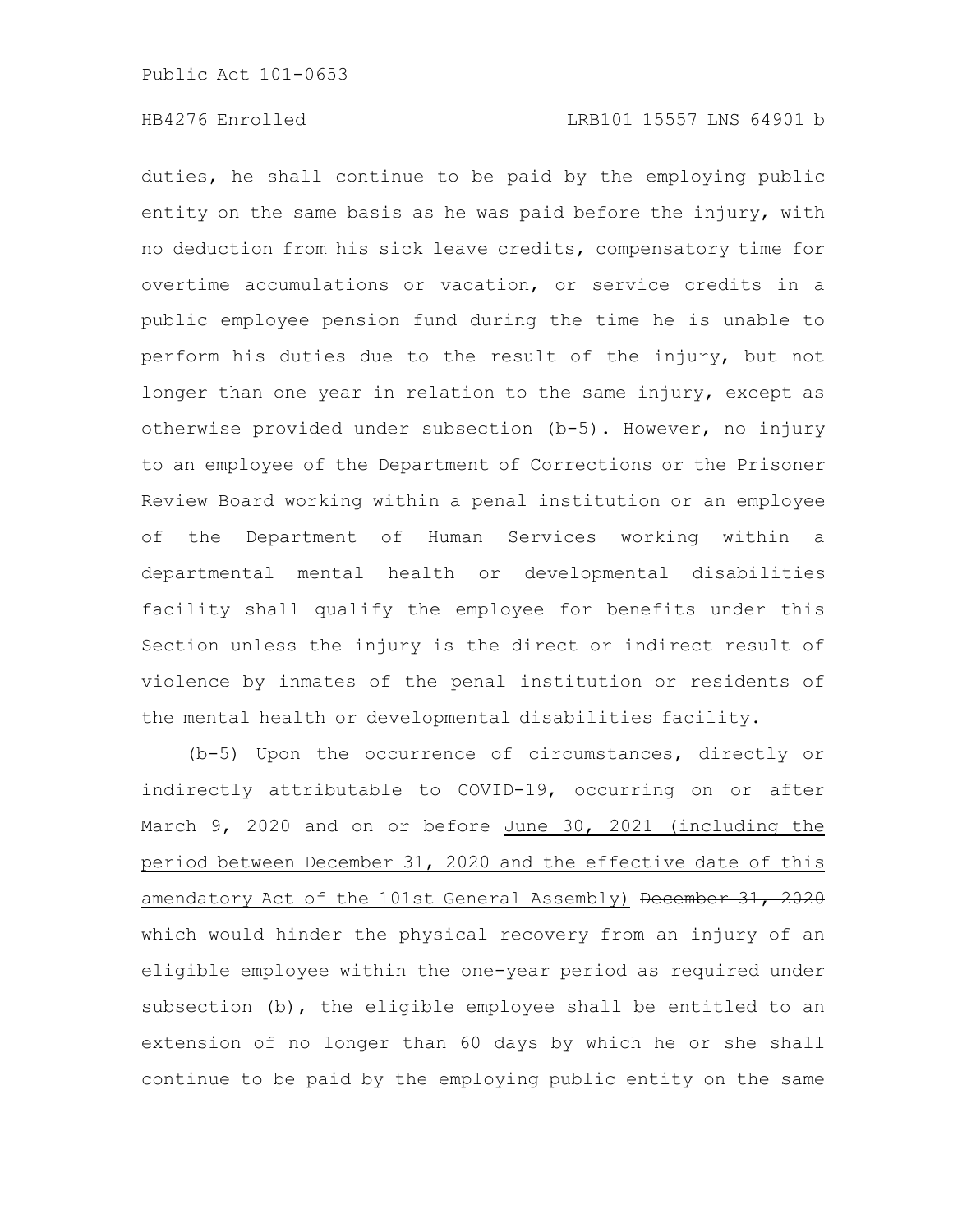basis as he or she was paid before the injury. The employing public entity may require proof of the circumstances hindering an eligible employee's physical recovery before granting the extension provided under this subsection (b-5).

(c) At any time during the period for which continuing compensation is required by this Act, the employing public entity may order at the expense of that entity physical or medical examinations of the injured person to determine the degree of disability.

(d) During this period of disability, the injured person shall not be employed in any other manner, with or without monetary compensation. Any person who is employed in violation of this paragraph forfeits the continuing compensation provided by this Act from the time such employment begins. Any salary compensation due the injured person from workers' compensation or any salary due him from any type of insurance which may be carried by the employing public entity shall revert to that entity during the time for which continuing compensation is paid to him under this Act. Any person with a disability receiving compensation under the provisions of this Act shall not be entitled to any benefits for which he would qualify because of his disability under the provisions of the Illinois Pension Code.

(e) Any employee of the State of Illinois, as defined in Section 14-103.05 of the Illinois Pension Code, who becomes permanently unable to perform the duties of such employment due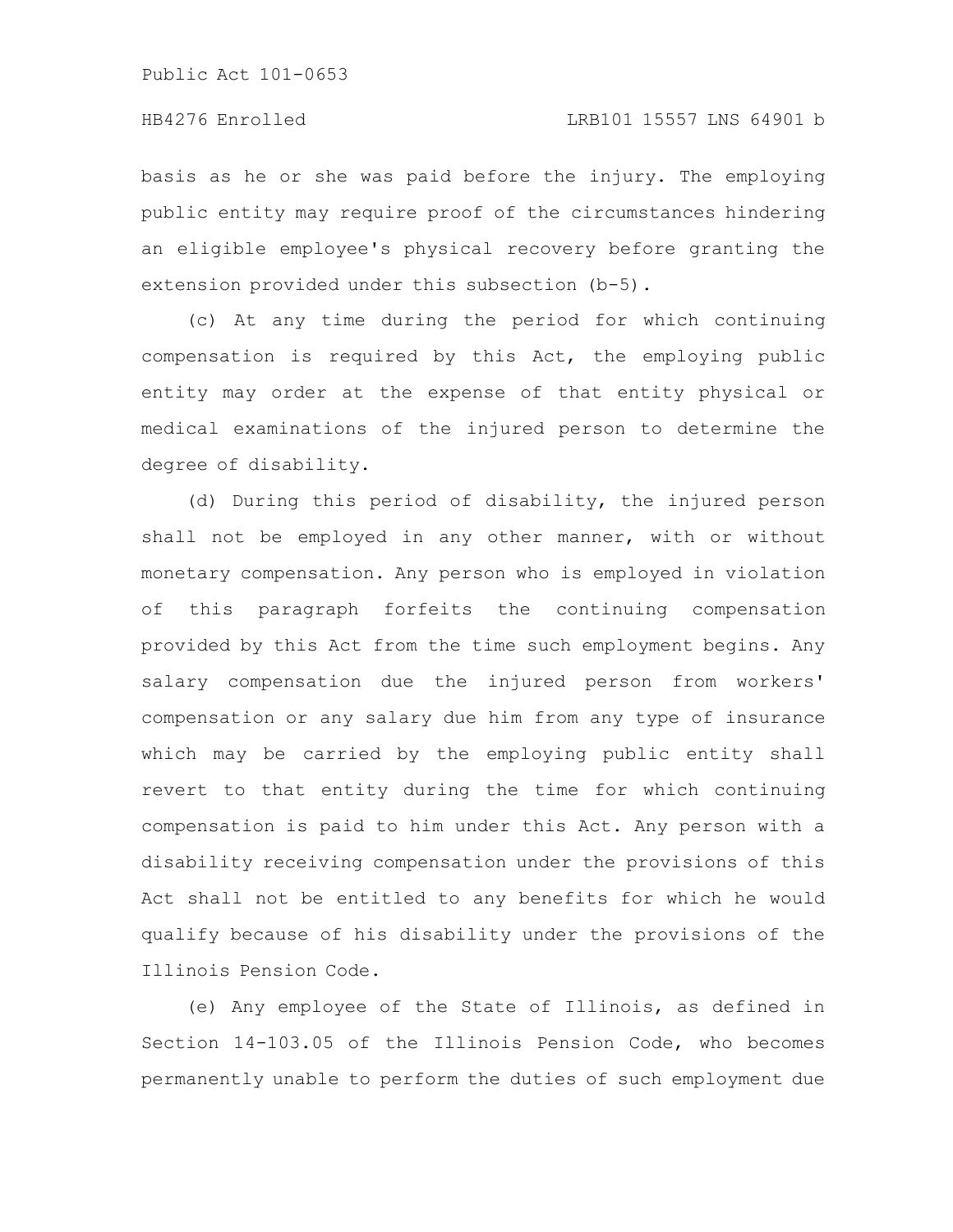# HB4276 Enrolled LRB101 15557 LNS 64901 b

to an injury received in the active performance of his duties as a State employee as a result of a willful act of violence by another employee of the State of Illinois, as so defined, committed during such other employee's course of employment and after January 1, 1988, shall be eligible for benefits pursuant to the provisions of this Section. For purposes of this Section, permanent disability is defined as a diagnosis or prognosis of an inability to return to current job duties by a physician licensed to practice medicine in all of its branches.

(f) The compensation and other benefits provided to part-time employees covered by this Section shall be calculated based on the percentage of time the part-time employee was scheduled to work pursuant to his or her status as a part-time employee.

(g) Pursuant to paragraphs (h) and (i) of Section 6 of Article VII of the Illinois Constitution, this Act specifically denies and limits the exercise by home rule units of any power which is inconsistent herewith, and all existing laws and ordinances which are inconsistent herewith are hereby superseded. This Act does not preempt the concurrent exercise by home rule units of powers consistent herewith.

This Act does not apply to any home rule unit with a population of over 1,000,000.

(h) In those cases where the injury to a State employee for which a benefit is payable under this Act was caused under circumstances creating a legal liability for damages on the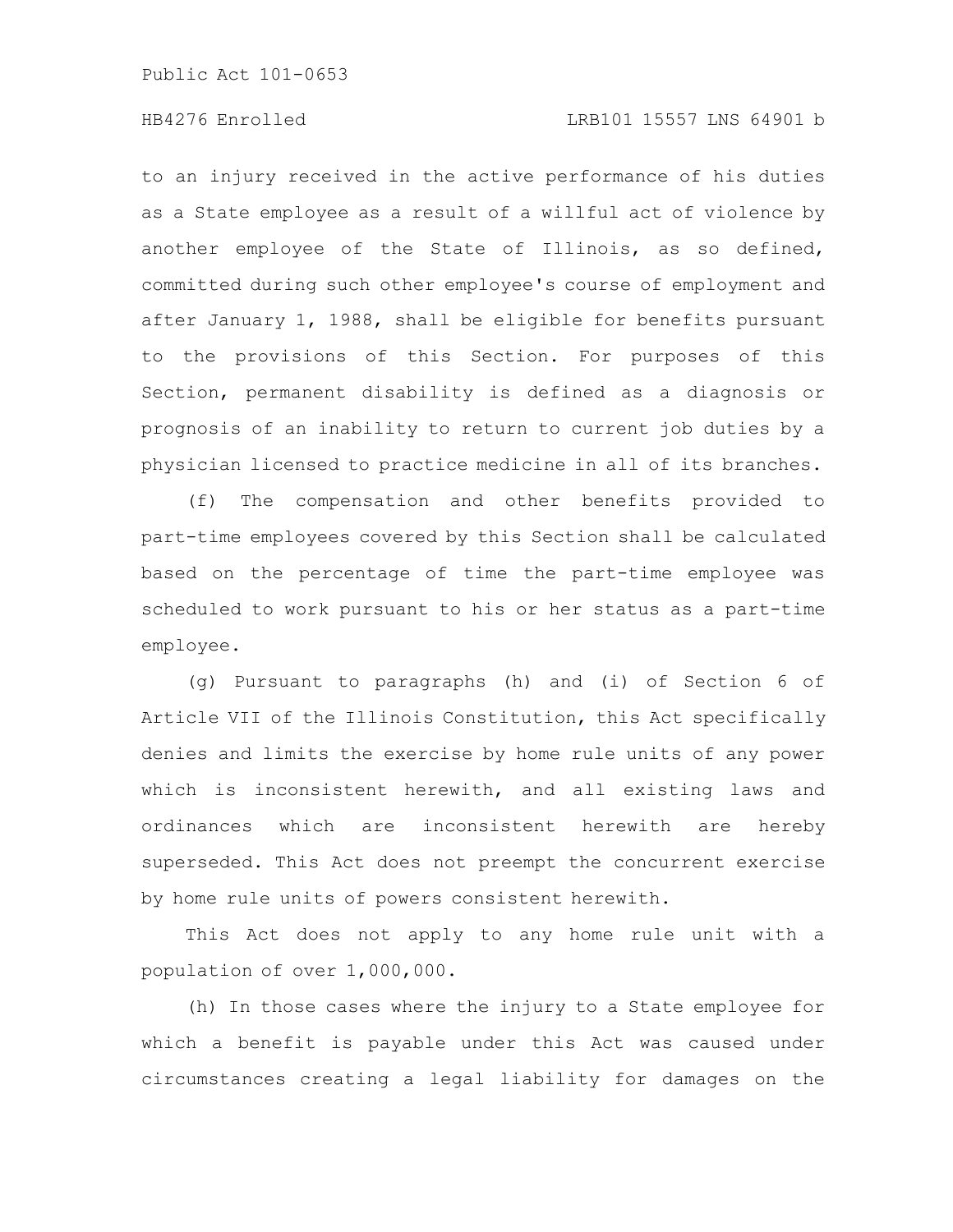# HB4276 Enrolled LRB101 15557 LNS 64901 b

part of some person other than the State employer, all of the rights and privileges, including the right to notice of suit brought against such other person and the right to commence or join in such suit, as given the employer, together with the conditions or obligations imposed under paragraph (b) of Section 5 of the Workers' Compensation Act, are also given and granted to the State, to the end that, with respect to State employees only, the State may be paid or reimbursed for the amount of benefit paid or to be paid by the State to the injured employee or his or her personal representative out of any judgment, settlement, or payment for such injury obtained by such injured employee or his or her personal representative from such other person by virtue of the injury.

(Source: P.A. 100-1143, eff. 1-1-19; 101-651, eff. 8-7-20.)

Section 10. The Illinois Pension Code is amended by changing Sections 5-144, 5-153, 6-140, and 6-150 as follows:

(40 ILCS 5/5-144) (from Ch. 108 1/2, par. 5-144)

Sec. 5-144. Death from injury in the performance of acts of duty; compensation annuity and supplemental annuity.

(a) Beginning January 1, 1986, and without regard to whether or not the annuity in question began before that date, if the annuity for the widow of a policeman whose death, on or after January 1, 1940, results from injury incurred in the performance of an act or acts of duty, is not equal to the sum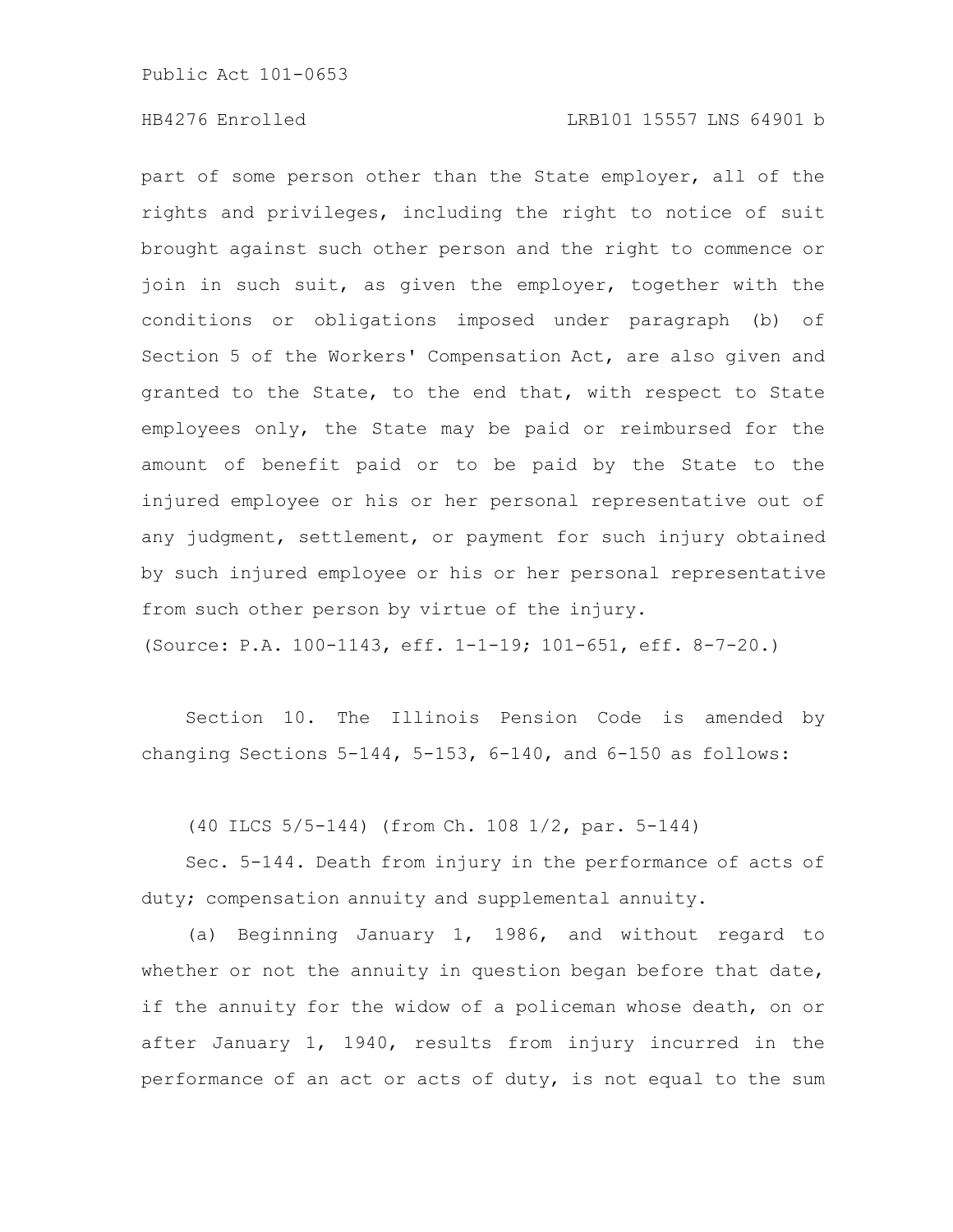# HB4276 Enrolled LRB101 15557 LNS 64901 b

hereinafter stated, "compensation annuity" equal to the difference between the annuity and an amount equal to 75% of the policeman's salary attached to the position he held by certification and appointment as a result of competitive civil service examination that would ordinarily have been paid to him as though he were in active discharge of his duties shall be payable to the widow until the policeman, had he lived, would have attained age 63. The total amount of the widow's annuity and children's awards payable to the family of such policeman shall not exceed the amounts stated in Section 5-152.

For the purposes of this Section only, the death of any policeman as a result of the exposure to and contraction of COVID-19, as evidenced by either (i) a confirmed positive laboratory test for COVID-19 or COVID-19 antibodies or (ii) a confirmed diagnosis of COVID-19 from a licensed medical professional, shall be rebuttably presumed to have been contracted while in the performance of an act or acts of duty and the policeman shall be rebuttably presumed to have been fatally injured while in active service. The presumption shall apply to any policeman who was exposed to and contracted COVID-19 on or after March 9, 2020 and on or before June 30, 2021 (including the period between December 31, 2020 and the effective date of this amendatory Act of the 101st General Assembly) December 31, 2020; except that the presumption shall not apply if the policeman was on a leave of absence from his or her employment or otherwise not required to report for duty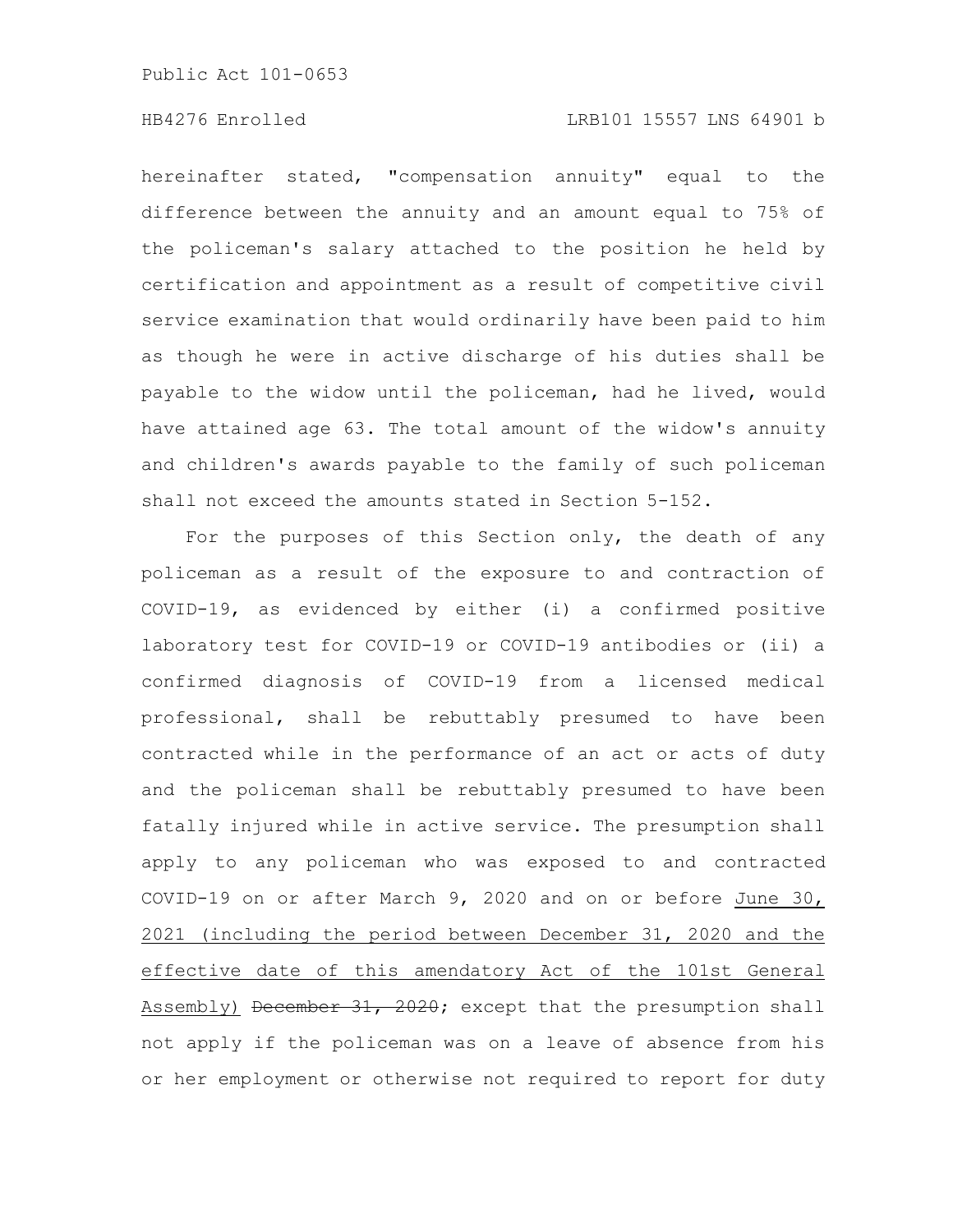# HB4276 Enrolled LRB101 15557 LNS 64901 b

for a period of 14 or more consecutive days immediately prior to the date of contraction of COVID-19. For the purposes of determining when a policeman contracted COVID-19 under this paragraph, the date of contraction is either the date that the policeman was diagnosed with COVID-19 or was unable to work due to symptoms that were later diagnosed as COVID-19, whichever occurred first.

The provisions of this Section, as amended by Public Act 84-1104, including the reference to the date upon which the deceased policeman would have attained age 63, shall apply to all widows of policemen whose death occurs on or after January 1, 1940 due to injury incurred in the performance of an act of duty, regardless of whether such death occurred prior to September 17, 1969. For those widows of policemen that died prior to September 17, 1969, who became eligible for compensation annuity by the action of Public Act 84-1104, such compensation annuity shall begin and be calculated from January 1, 1986. The provisions of this amendatory Act of 1987 are intended to restate and clarify the intent of Public Act 84-1104, and do not make any substantive change.

(b) Upon termination of the compensation annuity, "supplemental annuity" shall become payable to the widow, equal to the difference between the annuity for the widow and an amount equal to 75% of the annual salary (including all salary increases and longevity raises) that the policeman would have been receiving when he attained age 63 if the policeman had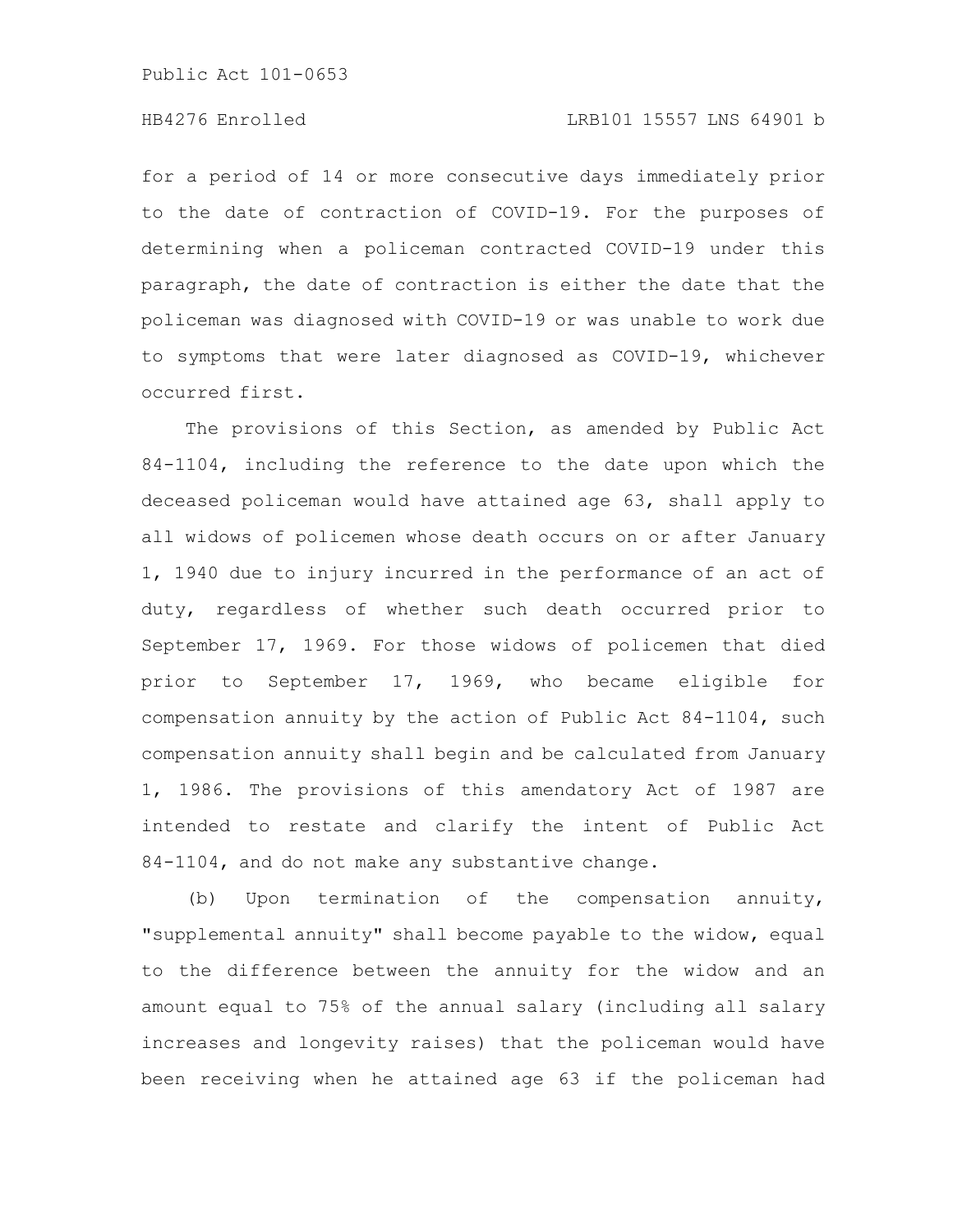# HB4276 Enrolled LRB101 15557 LNS 64901 b

continued in service at the same rank (whether career service or exempt) that he last held in the police department. The increase in supplemental annuity resulting from this amendatory Act of the 92nd General Assembly applies without regard to whether the deceased policeman was in service on or after the effective date of this amendatory Act and is payable from July 1, 2002 or the date upon which the supplemental annuity begins, whichever is later.

(c) Neither compensation nor supplemental annuity shall be paid unless the death of the policeman was a direct result of the injury, or the injury was of such character as to prevent him from subsequently resuming service as a policeman; nor shall compensation or supplemental annuity be paid unless the widow was the wife of the policeman when the injury occurred. (Source: P.A. 101-633, eff. 6-5-20.)

(40 ILCS 5/5-153) (from Ch. 108 1/2, par. 5-153)

Sec. 5-153. Death benefit.

(a) Effective January 1, 1962, an ordinary death benefit is payable on account of any policeman in service and in receipt of salary on or after such date, which benefit is in addition to all other annuities and benefits herein provided. This benefit is payable upon death of a policeman:

(1) occurring in active service while in receipt of salary;

(2) on an authorized and approved leave of absence,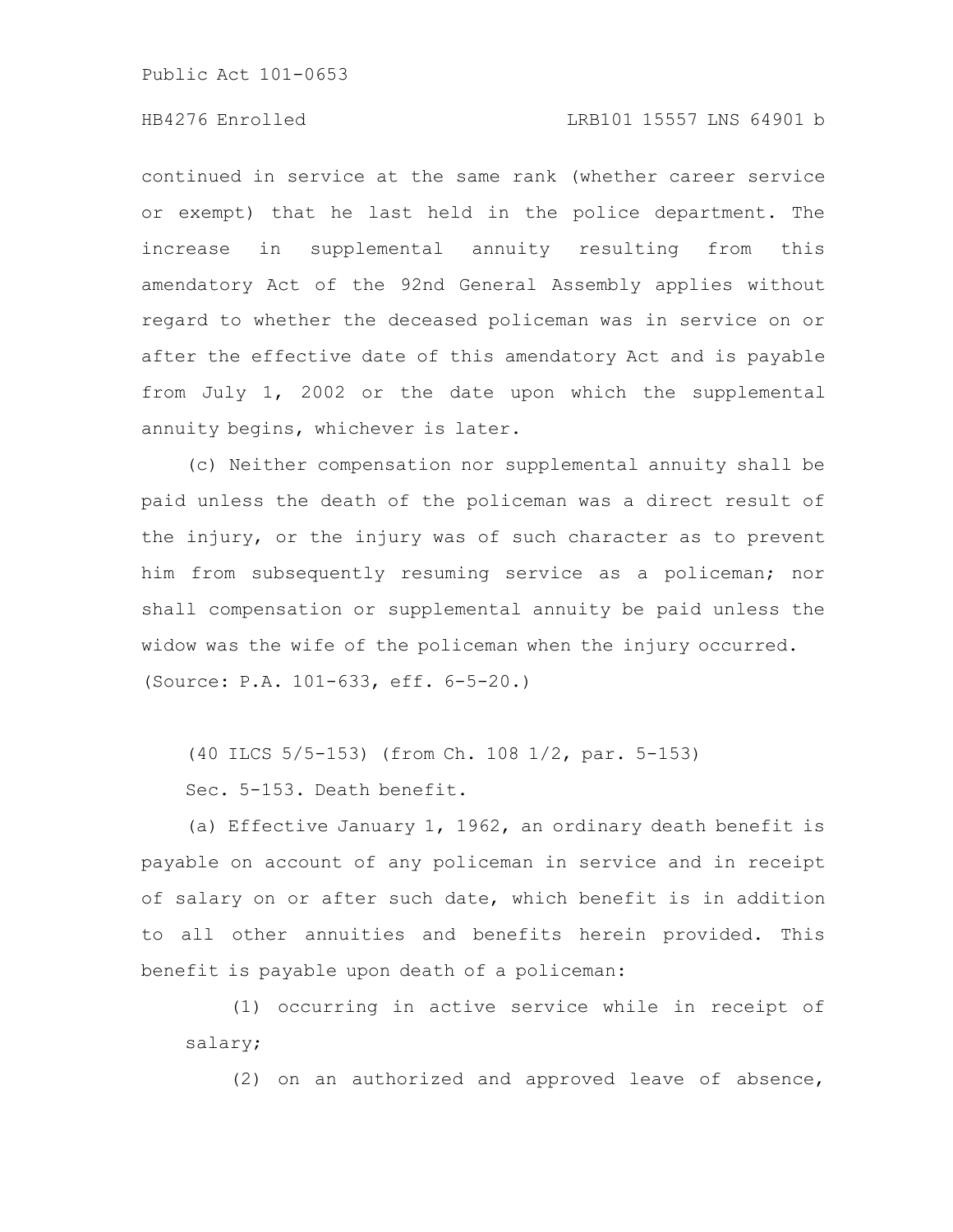# HB4276 Enrolled LRB101 15557 LNS 64901 b

without salary, beginning on or after January 1, 1962, if the death occurs within 60 days from the date the employee was in receipt of salary; or otherwise in the service and not separated by resignation or discharge beginning January 1, 1962 if death occurs before his resignation or discharge from the service;

(3) receiving duty disability or ordinary disability benefit;

(4) occurring within 60 days from the date of termination of duty disability or ordinary disability benefit payments if re-entry into service had not occurred; or

(5) occurring on retirement and while in receipt of an age and service annuity, Tier 2 monthly retirement annuity, or prior service annuity; provided (a) retirement on such annuity occurred on or after January 1, 1962, and (b) such separation from service was effective on or after the policeman's attainment of age 50, and (c) application for such annuity was made within 60 days after separation from service.

(b) The ordinary death benefit is payable to such beneficiary or beneficiaries as the policeman has nominated by written direction duly signed and acknowledged before an officer authorized to take acknowledgments, and filed with the board. If no such written direction has been filed or if the designated beneficiaries do not survive the policeman, payment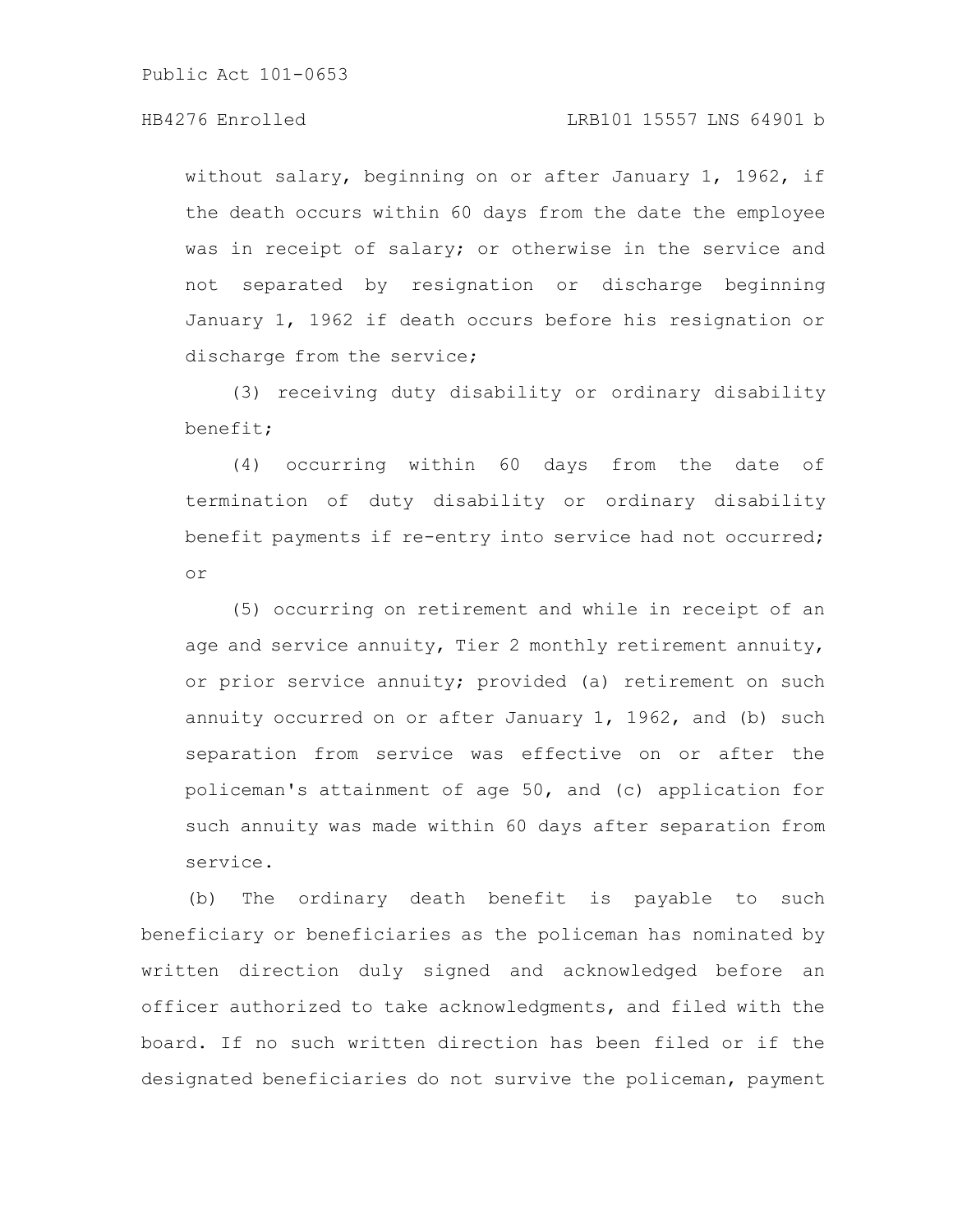### HB4276 Enrolled LRB101 15557 LNS 64901 b

of the benefit shall be made to his estate.

(c) Until December 31, 1977, if death occurs prior to retirement on annuity and before the policeman's attainment of age  $50$ , the amount of the benefit payable is  $$6,000$ . If death occurs prior to retirement, at age 50 or over, the benefit of \$6,000 shall be reduced \$400 for each year (commencing on the policeman's attainment of age 50, and thereafter on each succeeding birthdate) that the policeman's age, at date of death, is more than age 50, but in no event below the amount of \$2,000. However, if death results from injury incurred in the performance of an act or acts of duty, prior to retirement on annuity, the amount of the benefit payable is \$6,000 notwithstanding the age attained.

Until December 31, 1977, if the policeman's death occurs while he is in receipt of an annuity, the benefit is \$2,000 if retirement was effective upon attainment of age 55 or greater. If the policeman retired at age 50 or over and before age 55, the benefit of \$2,000 shall be reduced \$100 for each year or fraction of a year that the policeman's age at retirement was less than age 55 to a minimum payment of \$1,500.

After December 31, 1977, and on or before January 1, 1986, if death occurs prior to retirement on annuity and before the policeman's attainment of age 50, the amount of the benefit payable is \$7,000. If death occurs prior to retirement, at age 50 or over, the benefit of \$7,000 shall be reduced \$400 for each year (commencing on the policeman's attainment of age 50,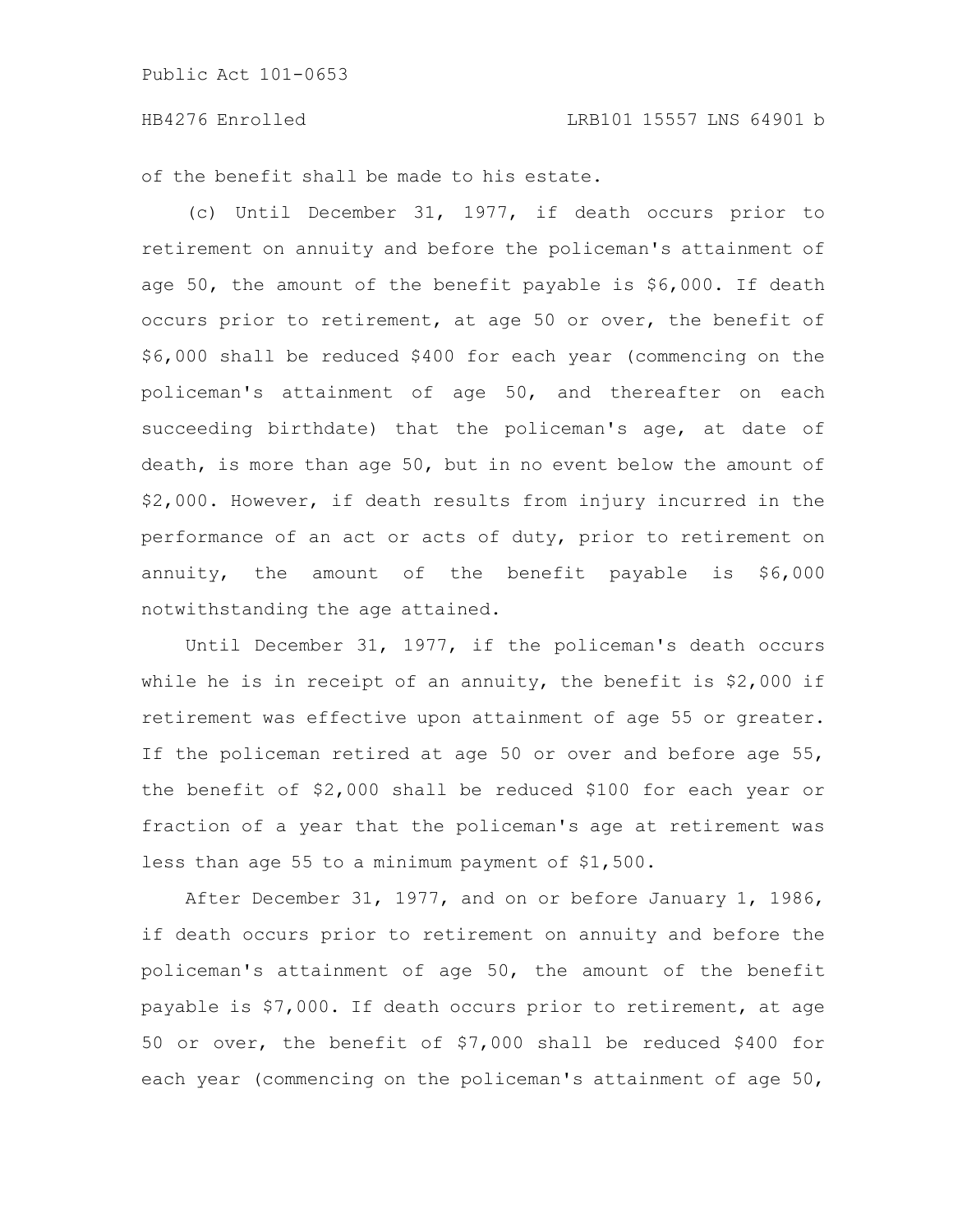and thereafter on each succeeding birthdate) that the policeman's age, at date of death, is more than age 50, but in no event below the amount of \$3,000. However, if death results from injury incurred in the performance of an act or acts of duty, prior to retirement on annuity, the amount of the benefit payable is \$7,000 notwithstanding the age attained.

After December 31, 1977, and on or before January 1, 1986, if the policeman's death occurs while he is in receipt of an annuity, the benefit is \$2,250 if retirement was effective upon attainment of age 55 or greater. If the policeman retired at age 50 or over and before age 55, the benefit of \$2,250 shall be reduced \$100 for each year or fraction of a year that the policeman's age at retirement was less than age 55 to a minimum payment of \$1,750.

After January 1, 1986, if death occurs prior to retirement on annuity and before the policeman's attainment of age 50, the amount of benefit payable is \$12,000. If death occurs prior to retirement, at age 50 or over, the benefit of \$12,000 shall be reduced \$400 for each year (commencing on the policeman's attainment of age 50, and thereafter on each succeeding birthdate) that the policeman's age, at date of death, is more than age 50, but in no event below the amount of \$6,000. However, if death results from injury in the performance of an act or acts of duty, prior to retirement on annuity, the amount of benefit payable is \$12,000 notwithstanding the age attained.

After January 1, 1986, if the policeman's death occurs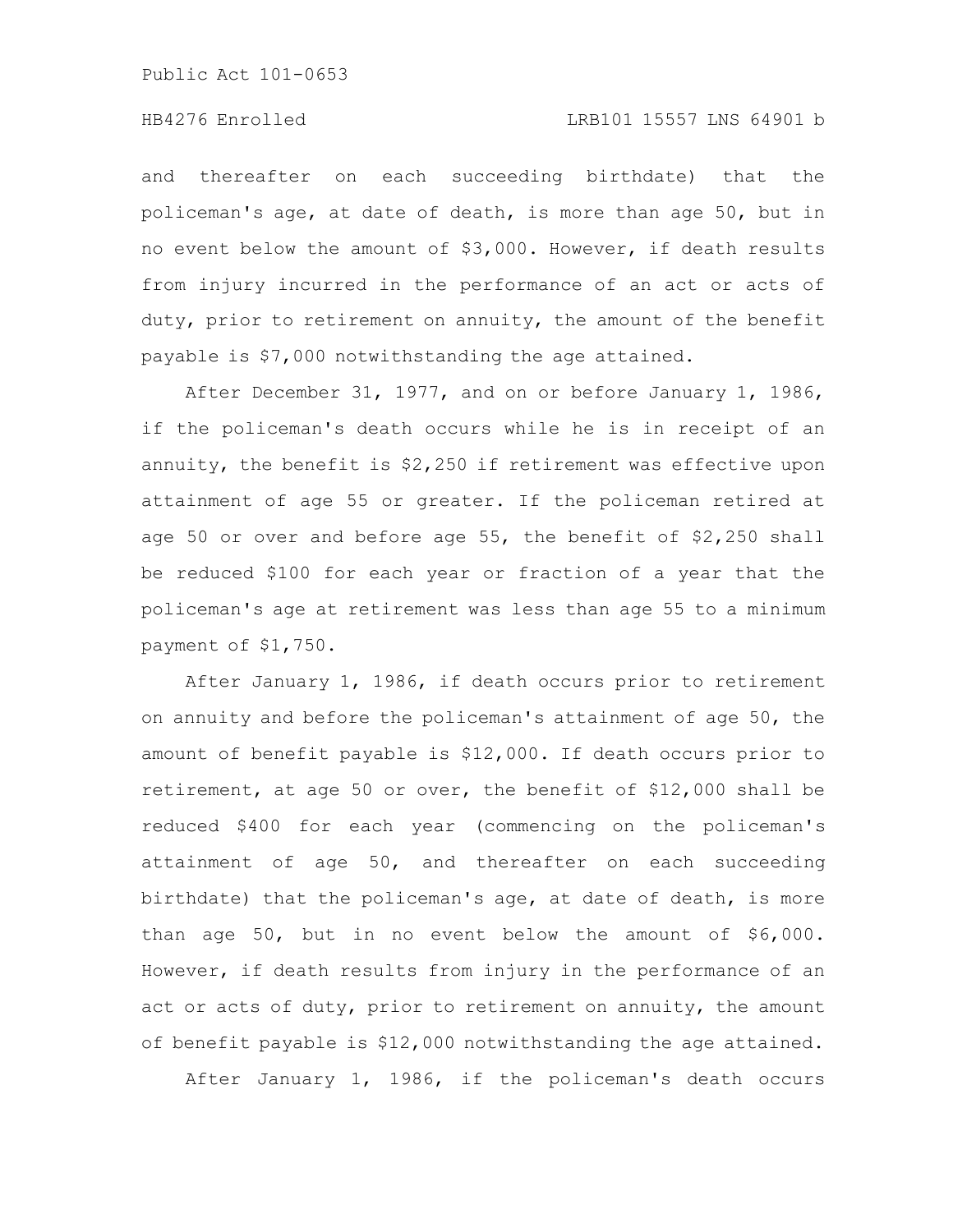while he is in receipt of an annuity, the benefit is \$6,000.

(d) For the purposes of this Section only, the death of any policeman as a result of the exposure to and contraction of COVID-19, as evidenced by either (i) a confirmed positive laboratory test for COVID-19 or COVID-19 antibodies or (ii) a confirmed diagnosis of COVID-19 from a licensed medical professional, shall be rebuttably presumed to have been contracted while in the performance of an act or acts of duty and the policeman shall be rebuttably presumed to have been fatally injured while in active service. The presumption shall apply to any policeman who was exposed to and contracted COVID-19 on or after March 9, 2020 and on or before June 30, 2021 (including the period between December 31, 2020 and the effective date of this amendatory Act of the 101st General Assembly) December 31, 2020; except that the presumption shall not apply if the policeman was on a leave of absence from his or her employment or otherwise not required to report for duty for a period of 14 or more consecutive days immediately prior to the date of contraction of COVID-19. For the purposes of determining when a policeman contracted COVID-19 under this subsection, the date of contraction is either the date that the policeman was diagnosed with COVID-19 or was unable to work due to symptoms that were later diagnosed as COVID-19, whichever occurred first.

(Source: P.A. 101-633, eff. 6-5-20.)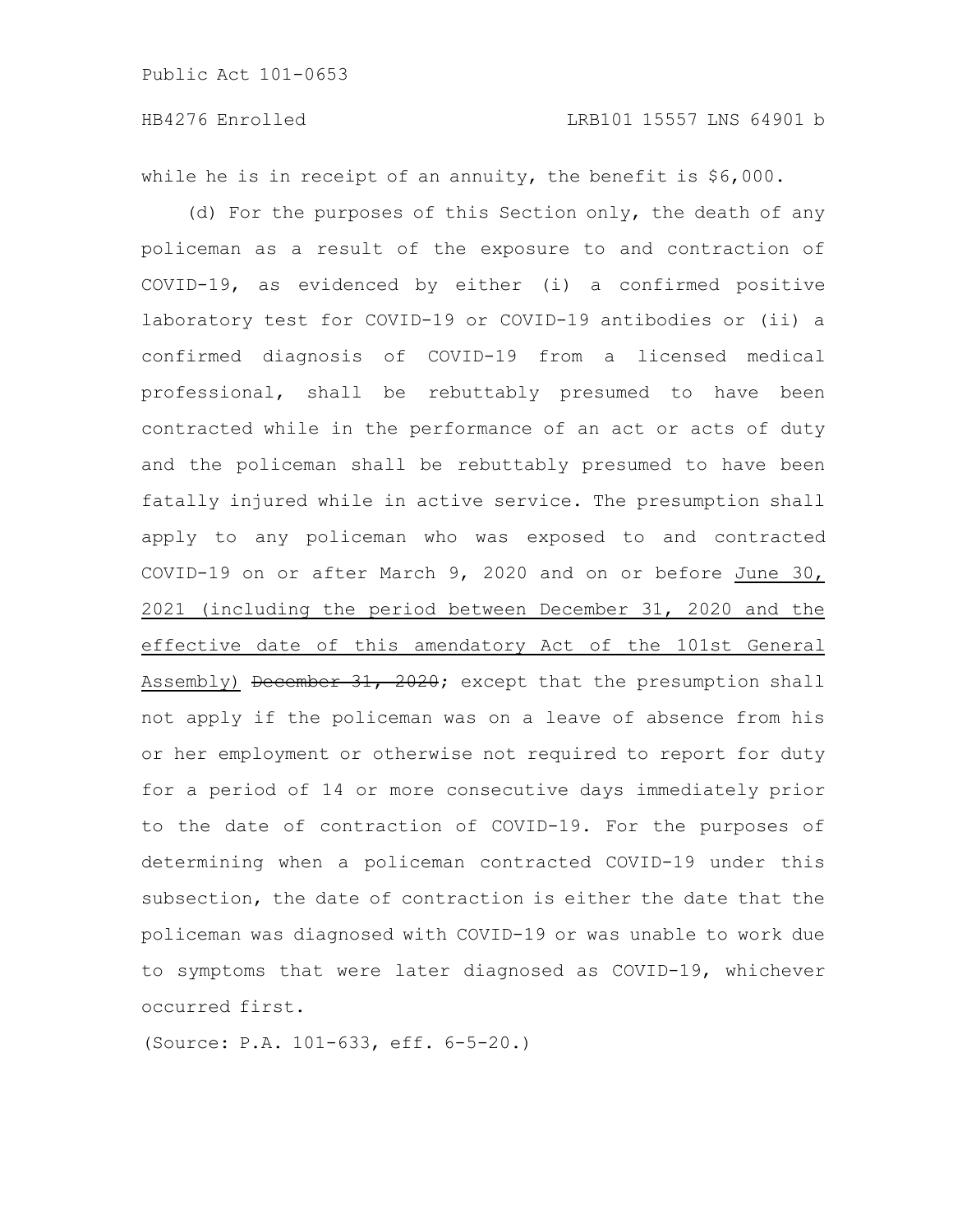# HB4276 Enrolled LRB101 15557 LNS 64901 b

(40 ILCS 5/6-140) (from Ch. 108 1/2, par. 6-140) Sec. 6-140. Death in the line of duty.

(a) The annuity for the widow of a fireman whose death results from the performance of an act or acts of duty shall be an amount equal to 50% of the current annual salary attached to the classified position to which the fireman was certified at the time of his death and 75% thereof after December 31, 1972.

Unless the performance of an act or acts of duty results directly in the death of the fireman, or prevents him from subsequently resuming active service in the fire department, the annuity herein provided shall not be paid; nor shall such annuities be paid unless the widow was the wife of the fireman at the time of the act or acts of duty which resulted in his death.

For the purposes of this Section only, the death of any fireman as a result of the exposure to and contraction of COVID-19, as evidenced by either (i) a confirmed positive laboratory test for COVID-19 or COVID-19 antibodies or (ii) a confirmed diagnosis of COVID-19 from a licensed medical professional, shall be rebuttably presumed to have been contracted while in the performance of an act or acts of duty and the fireman shall be rebuttably presumed to have been fatally injured while in active service. The presumption shall apply to any fireman who was exposed to and contracted COVID-19 on or after March 9, 2020 and on or before June 30, 2021 (including the period between December 31, 2020 and the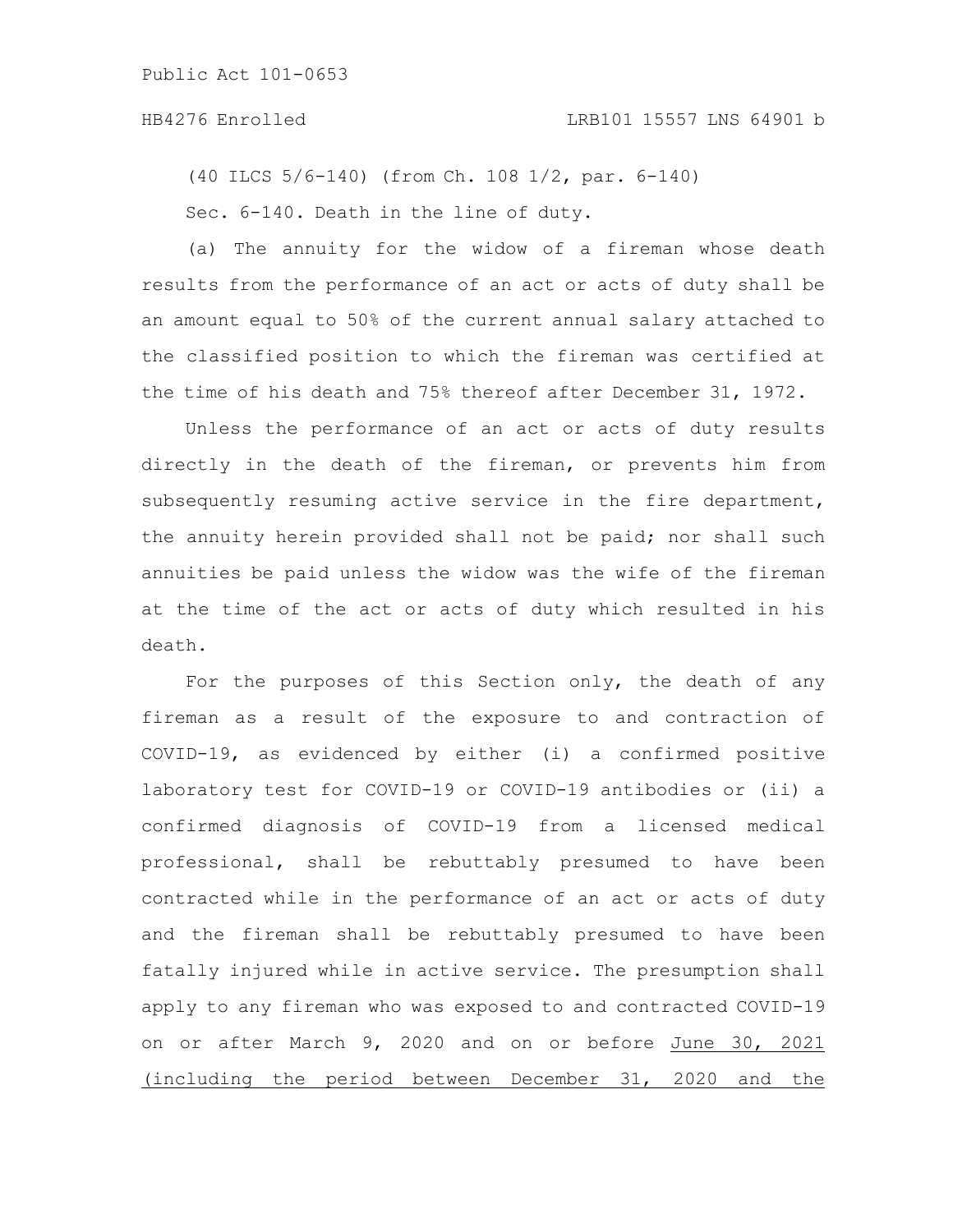effective date of this amendatory Act of the 101st General Assembly) December 31, 2020; except that the presumption shall not apply if the fireman was on a leave of absence from his or her employment or otherwise not required to report for duty for a period of 14 or more consecutive days immediately prior to the date of contraction of COVID-19. For the purposes of determining when a fireman contracted COVID-19 under this paragraph, the date of contraction is either the date that the fireman was diagnosed with COVID-19 or was unable to work due to symptoms that were later diagnosed as COVID-19, whichever occurred first.

(b) The changes made to this Section by this amendatory Act of the 92nd General Assembly apply without regard to whether the deceased fireman was in service on or after the effective date of this amendatory Act. In the case of a widow receiving an annuity under this Section that has been reduced to 40% of current salary because the fireman, had he lived, would have attained the age prescribed for compulsory retirement, the annuity shall be restored to the amount provided in subsection (a), with the increase beginning to accrue on the later of January 1, 2001 or the day the annuity first became payable. (Source: P.A. 101-633, eff. 6-5-20.)

(40 ILCS 5/6-150) (from Ch. 108 1/2, par. 6-150) Sec. 6-150. Death benefit.

(a) Effective January 1, 1962, an ordinary death benefit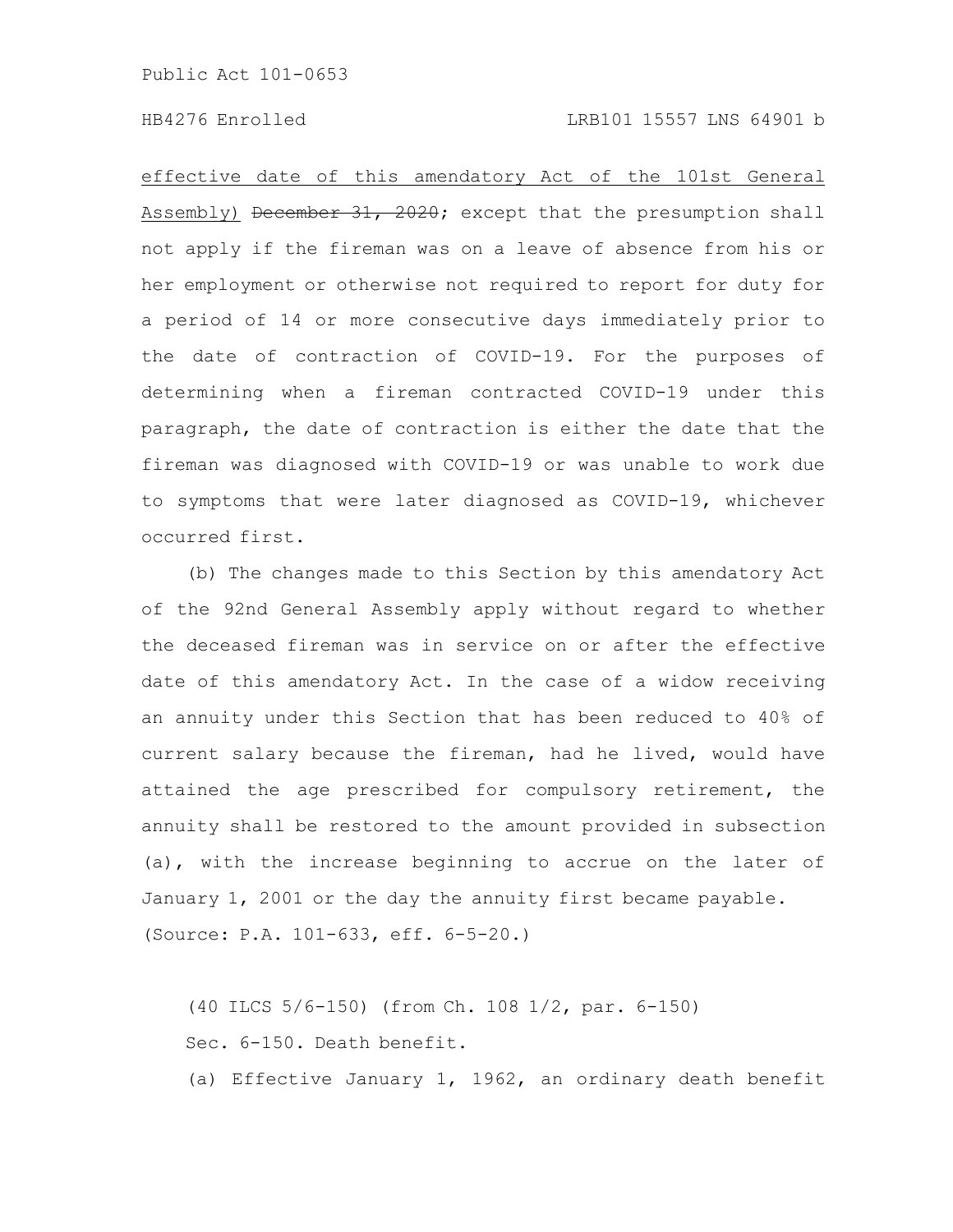# HB4276 Enrolled LRB101 15557 LNS 64901 b

shall be payable on account of any fireman in service and in receipt of salary on or after such date, which benefit shall be in addition to all other annuities and benefits herein provided. This benefit shall be payable upon death of a fireman:

(1) occurring in active service while in receipt of salary;

(2) on an authorized and approved leave of absence, without salary, beginning on or after January 1, 1962, if the death occurs within 60 days from the date the fireman was in receipt of salary;

(3) receiving duty, occupational disease, or ordinary disability benefit;

(4) occurring within 60 days from the date of termination of duty disability, occupational disease disability or ordinary disability benefit payments if re-entry into service had not occurred; or

(5) occurring on retirement and while in receipt of an age and service annuity, prior service annuity, Tier 2 monthly retirement annuity, or minimum annuity; provided (a) retirement on such annuity occurred on or after January 1, 1962, and (b) such separation from service was effective on or after the fireman's attainment of age 50, and (c) application for such annuity was made within 60 days after separation from service.

(b) The ordinary death benefit shall be payable to such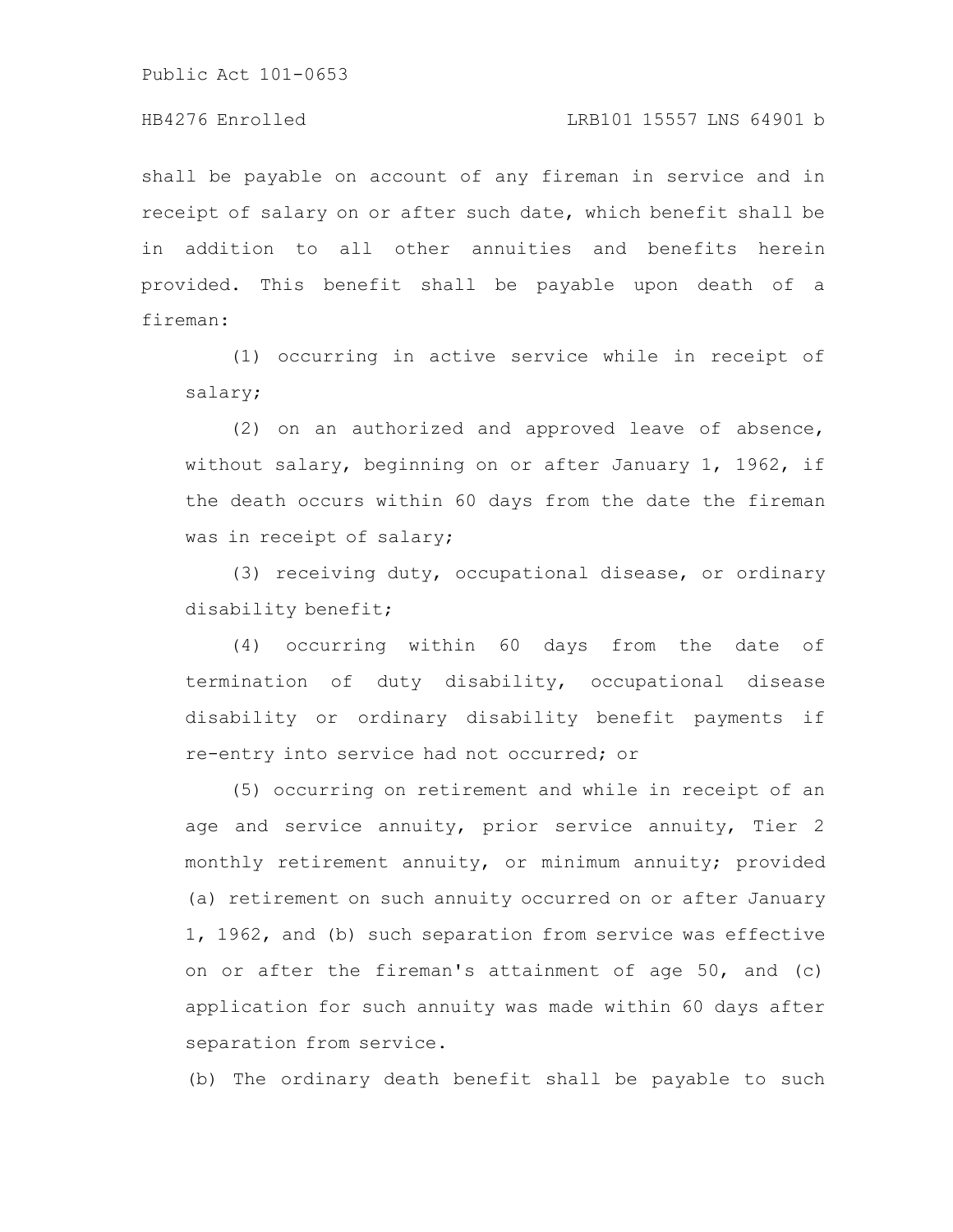# HB4276 Enrolled LRB101 15557 LNS 64901 b

beneficiary or beneficiaries as the fireman has nominated by written direction duly signed and acknowledged before an officer authorized to take acknowledgments, and filed with the board. If no such written direction has been filed or if the designated beneficiaries do not survive the fireman, payment of the benefit shall be made to his estate.

(c) Beginning July 1, 1983, if death occurs prior to retirement on annuity and before the fireman's attainment of age 50, the amount of the benefit payable shall be \$12,000. Beginning July 1, 1983, if death occurs prior to retirement, at age 50 or over, the benefit of \$12,000 shall be reduced \$400 for each year (commencing on the fireman's attainment of age 50 and thereafter on each succeeding birth date) that the fireman's age, at date of death, is more than age 49, but in no event below the amount of \$6,000.

Beginning July 1, 1983, if the fireman's death occurs while he is in receipt of an annuity, the benefit shall be \$6,000.

(d) For the purposes of this Section only, the death of any fireman as a result of the exposure to and contraction of COVID-19, as evidenced by either (i) a confirmed positive laboratory test for COVID-19 or COVID-19 antibodies or (ii) a confirmed diagnosis of COVID-19 from a licensed medical professional, shall be rebuttably presumed to have been contracted while in the performance of an act or acts of duty and the fireman shall be rebuttably presumed to have been fatally injured while in active service. The presumption shall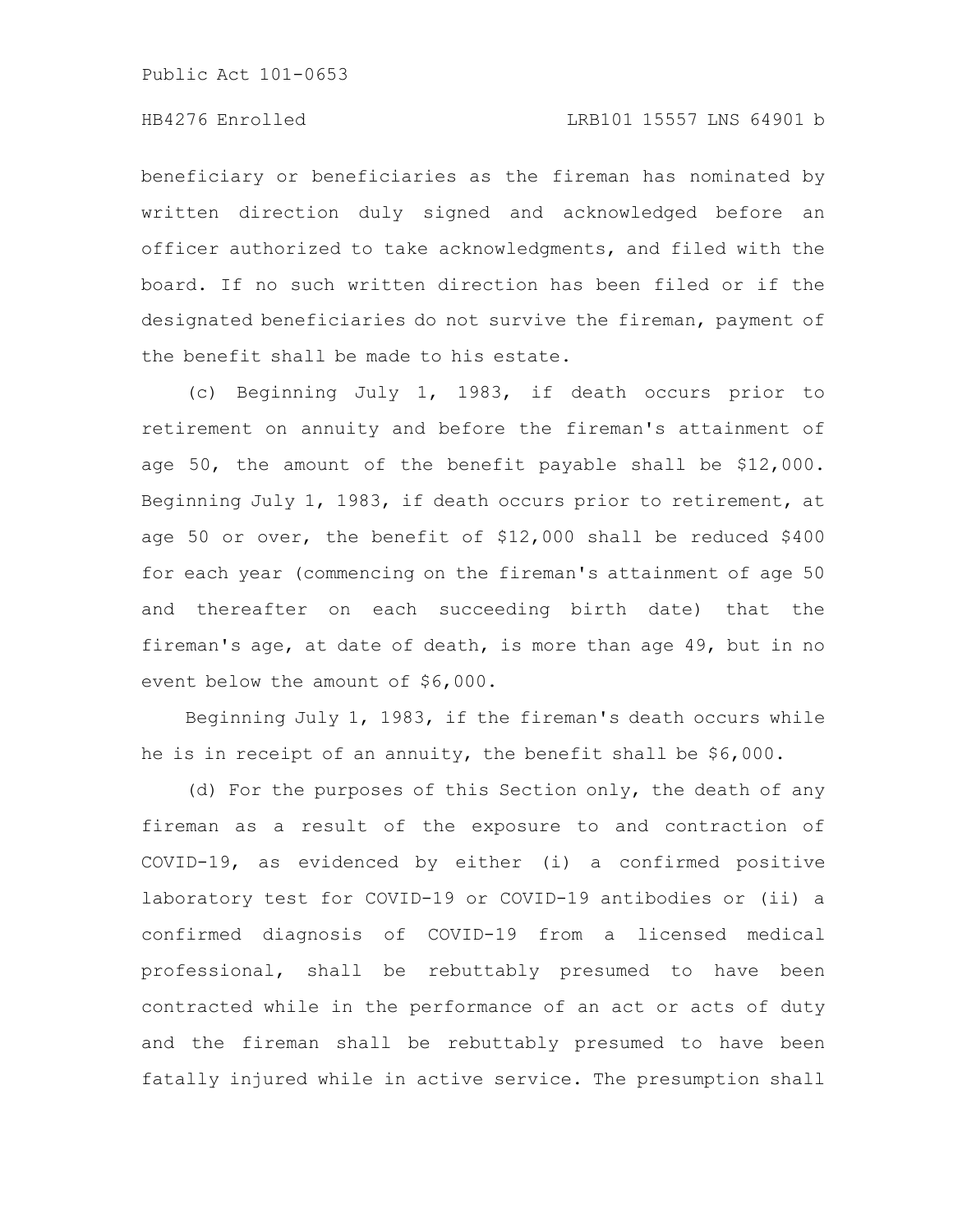apply to any fireman who was exposed to and contracted COVID-19 on or after March 9, 2020 and on or before June 30, 2021 (including the period between December 31, 2020 and the effective date of this amendatory Act of the 101st General Assembly) December 31, 2020; except that the presumption shall not apply if the fireman was on a leave of absence from his or her employment or otherwise not required to report for duty for a period of 14 or more consecutive days immediately prior to the date of contraction of COVID-19. For the purposes of determining when a fireman contracted COVID-19 under this subsection, the date of contraction is either the date that the fireman was diagnosed with COVID-19 or was unable to work due to symptoms that were later diagnosed as COVID-19, whichever occurred first.

(Source: P.A. 101-633, eff. 6-5-20.)

Section 15. The Workers' Occupational Diseases Act is amended by changing Section 1 as follows:

(820 ILCS 310/1) (from Ch. 48, par. 172.36)

Sec. 1. This Act shall be known and may be cited as the "Workers' Occupational Diseases Act".

(a) The term "employer" as used in this Act shall be construed to be:

1. The State and each county, city, town, township, incorporated village, school district, body politic, or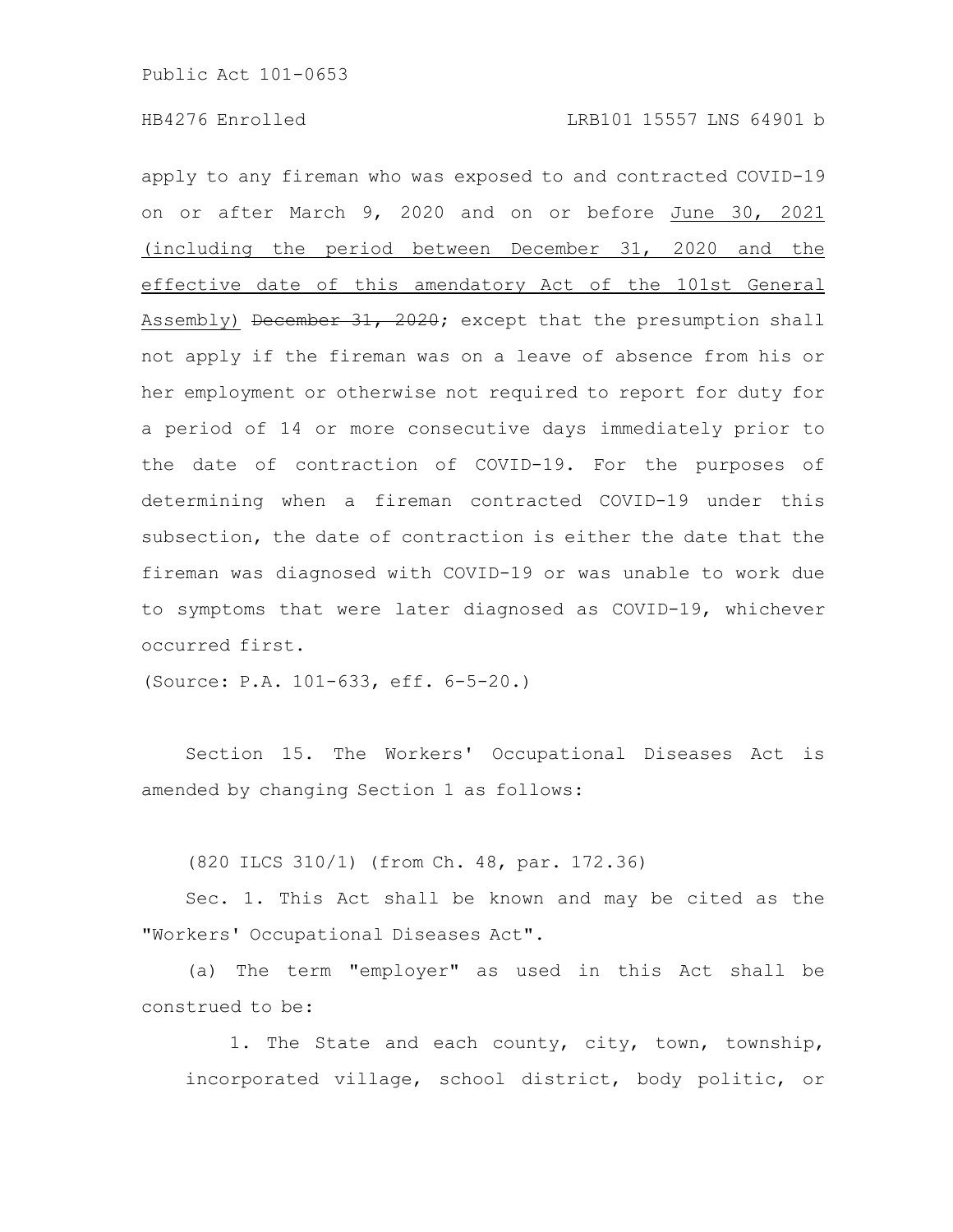municipal corporation therein.

2. Every person, firm, public or private corporation, including hospitals, public service, eleemosynary, religious or charitable corporations or associations, who has any person in service or under any contract for hire, express or implied, oral or written.

3. Where an employer operating under and subject to the provisions of this Act loans an employee to another such employer and such loaned employee sustains a compensable occupational disease in the employment of such borrowing employer and where such borrowing employer does not provide or pay the benefits or payments due such employee, such loaning employer shall be liable to provide or pay all benefits or payments due such employee under this Act and as to such employee the liability of such loaning and borrowing employers shall be joint and several, provided that such loaning employer shall in the absence of agreement to the contrary be entitled to receive from such borrowing employer full reimbursement for all sums paid or incurred pursuant to this paragraph together with reasonable attorneys' fees and expenses in any hearings before the Illinois Workers' Compensation Commission or in any action to secure such reimbursement. Where any benefit is provided or paid by such loaning employer, the employee shall have the duty of rendering reasonable co-operation in any hearings, trials or proceedings in the case, including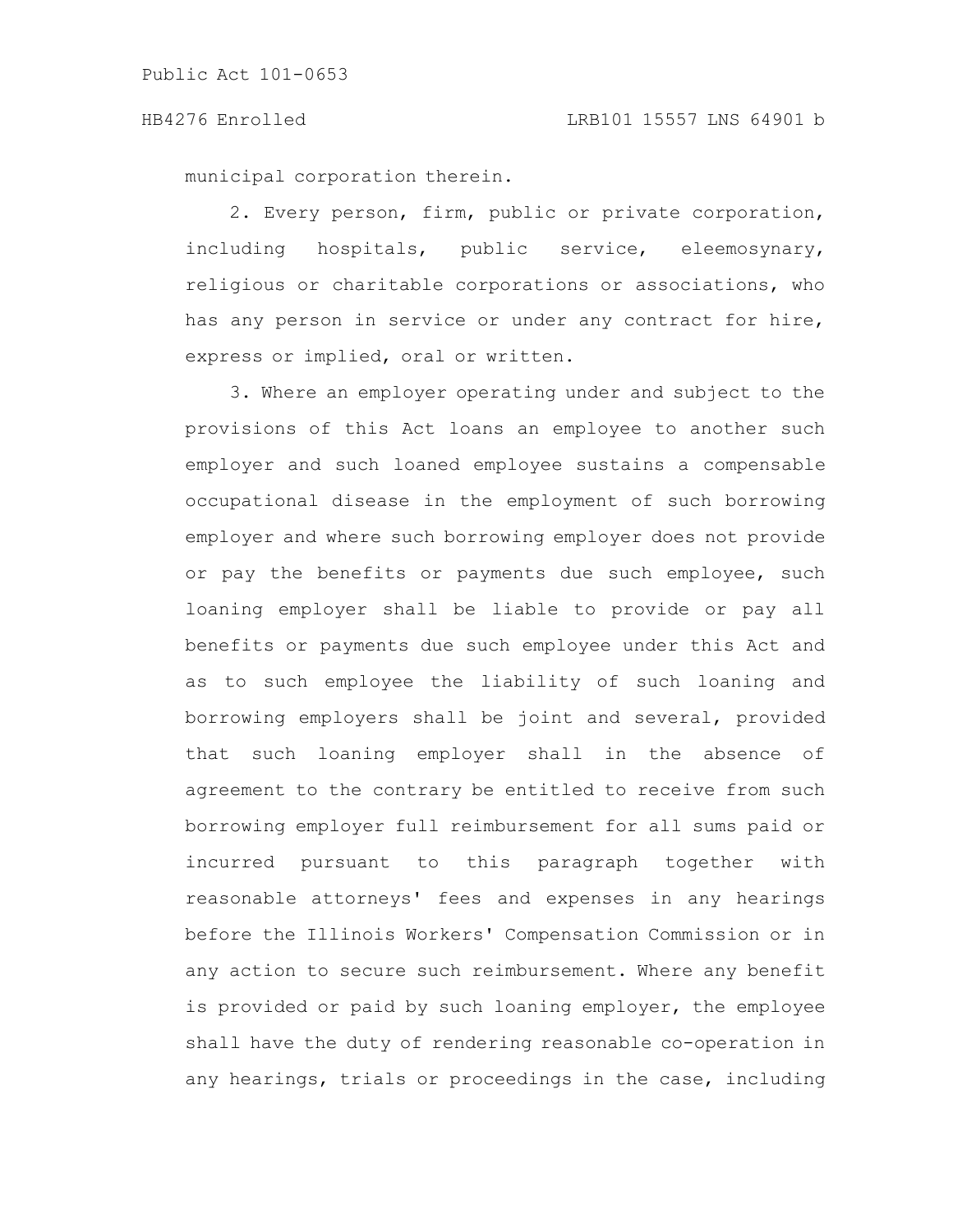such proceedings for reimbursement.

Where an employee files an Application for Adjustment of Claim with the Illinois Workers' Compensation Commission alleging that his or her claim is covered by the provisions of the preceding paragraph, and joining both the alleged loaning and borrowing employers, they and each of them, upon written demand by the employee and within 7 days after receipt of such demand, shall have the duty of filing with the Illinois Workers' Compensation Commission a written admission or denial of the allegation that the claim is covered by the provisions of the preceding paragraph and in default of such filing or if any such denial be ultimately determined not to have been bona fide then the provisions of Paragraph K of Section 19 of this Act shall apply.

An employer whose business or enterprise or a substantial part thereof consists of hiring, procuring or furnishing employees to or for other employers operating under and subject to the provisions of this Act for the performance of the work of such other employers and who pays such employees their salary or wage notwithstanding that they are doing the work of such other employers shall be deemed a loaning employer within the meaning and provisions of this Section.

(b) The term "employee" as used in this Act, shall be construed to mean: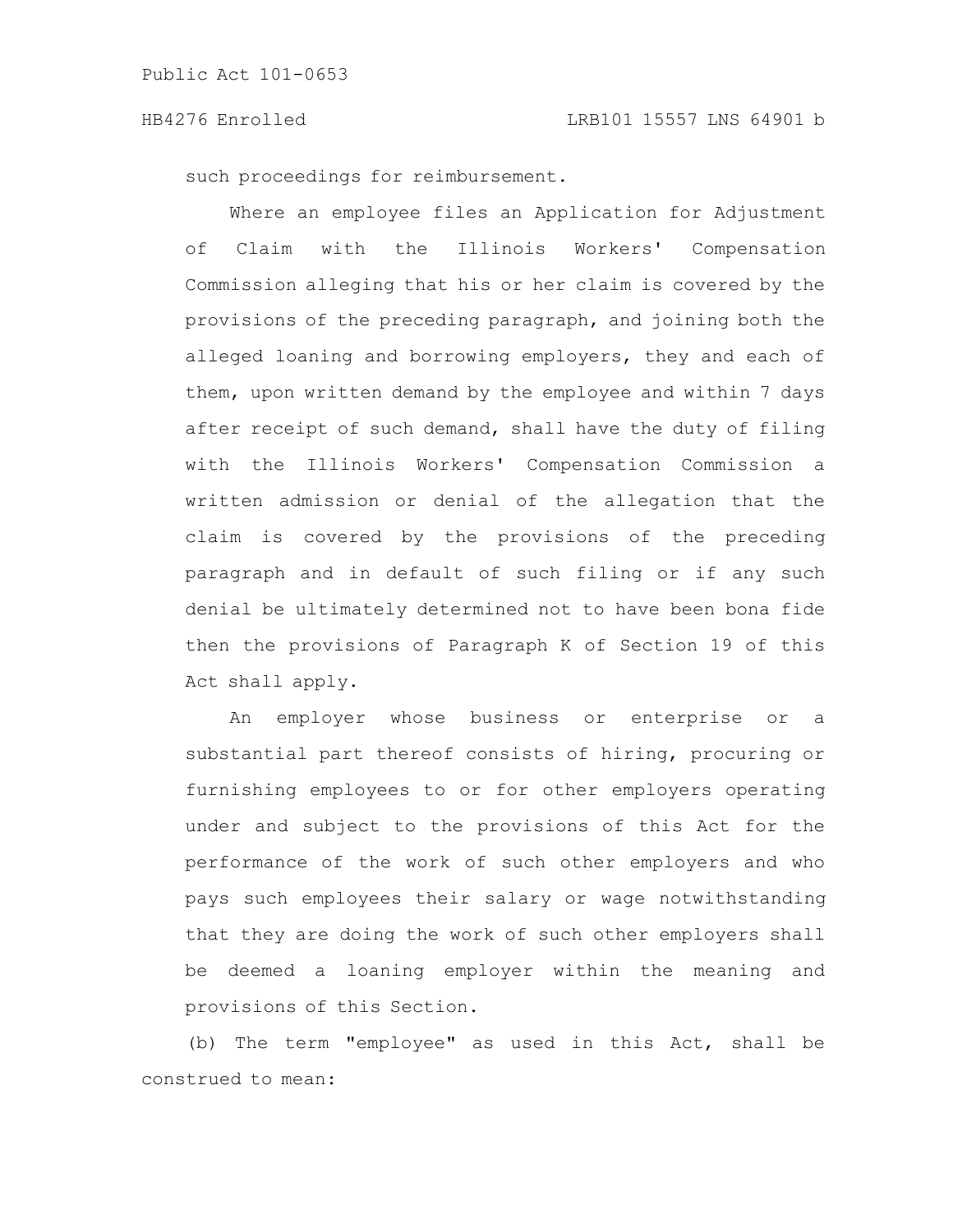### HB4276 Enrolled LRB101 15557 LNS 64901 b

1. Every person in the service of the State, county, city, town, township, incorporated village or school district, body politic or municipal corporation therein, whether by election, appointment or contract of hire, express or implied, oral or written, including any official of the State, or of any county, city, town, township, incorporated village, school district, body politic or municipal corporation therein and except any duly appointed member of the fire department in any city whose population exceeds 500,000 according to the last Federal or State census, and except any member of a fire insurance patrol maintained by a board of underwriters in this State. One employed by a contractor who has contracted with the State, or a county, city, town, township, incorporated village, school district, body politic or municipal corporation therein, through its representatives, shall not be considered as an employee of the State, county, city, town, township, incorporated village, school district, body politic or municipal corporation which made the contract.

2. Every person in the service of another under any contract of hire, express or implied, oral or written, who contracts an occupational disease while working in the State of Illinois, or who contracts an occupational disease while working outside of the State of Illinois but where the contract of hire is made within the State of Illinois,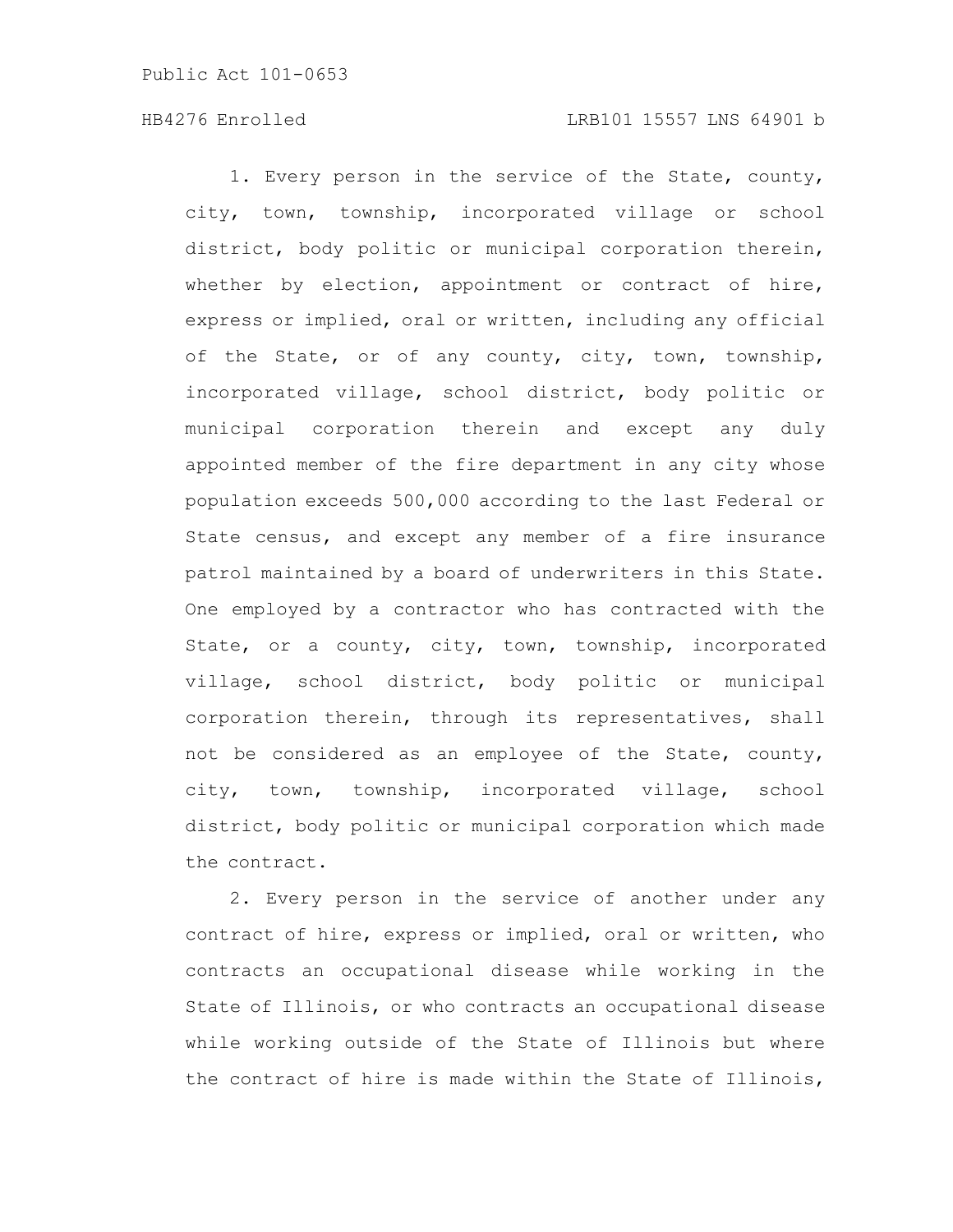and any person whose employment is principally localized within the State of Illinois, regardless of the place where the disease was contracted or place where the contract of hire was made, including aliens, and minors who, for the purpose of this Act, except Section 3 hereof, shall be considered the same and have the same power to contract, receive payments and give quittances therefor, as adult employees. An employee or his or her dependents under this Act who shall have a cause of action by reason of an occupational disease, disablement or death arising out of and in the course of his or her employment may elect or pursue his or her remedy in the State where the disease was contracted, or in the State where the contract of hire is made, or in the State where the employment is principally localized.

(c) "Commission" means the Illinois Workers' Compensation Commission created by the Workers' Compensation Act, approved July 9, 1951, as amended.

(d) In this Act the term "Occupational Disease" means a disease arising out of and in the course of the employment or which has become aggravated and rendered disabling as a result of the exposure of the employment. Such aggravation shall arise out of a risk peculiar to or increased by the employment and not common to the general public.

A disease shall be deemed to arise out of the employment if there is apparent to the rational mind, upon consideration of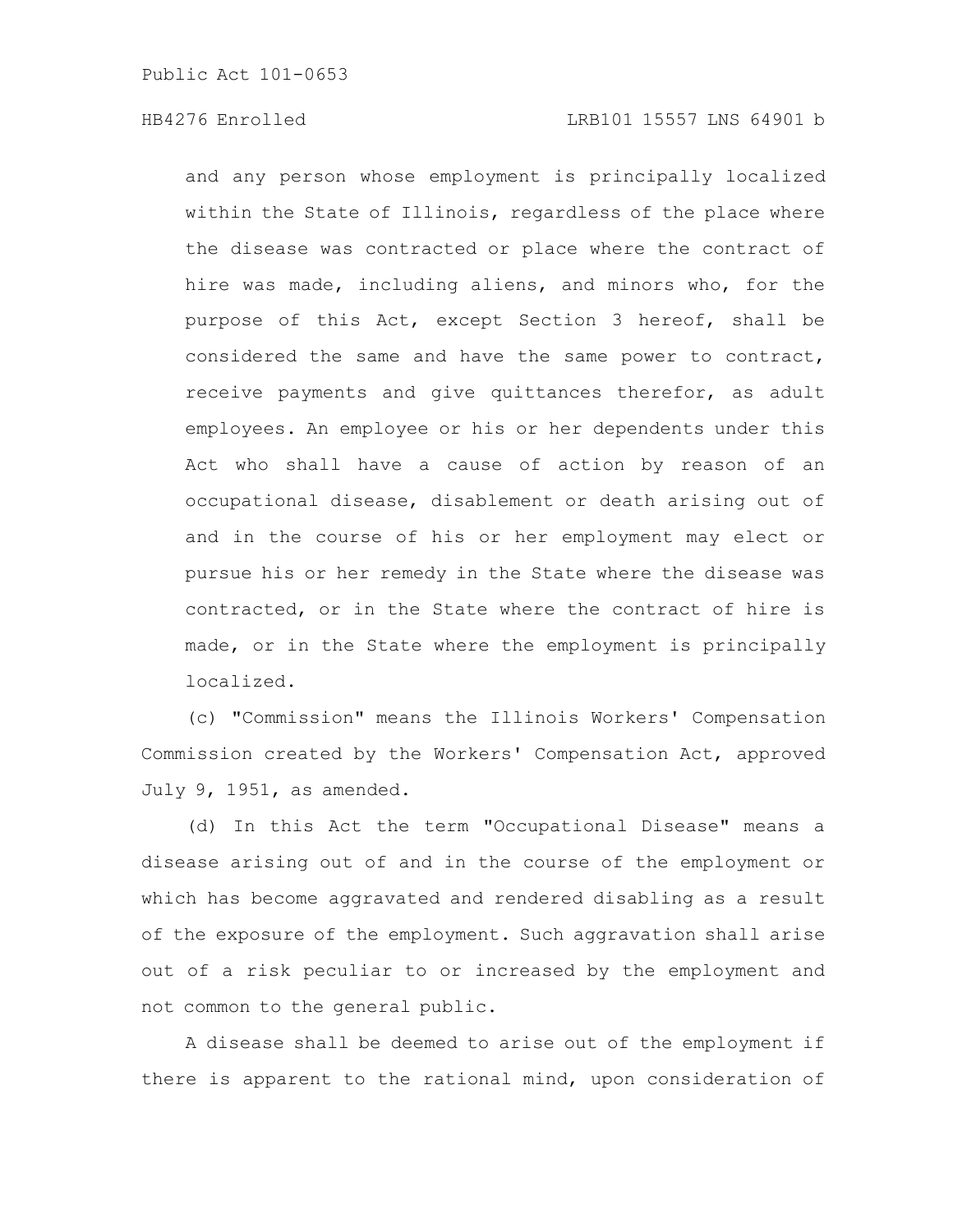# HB4276 Enrolled LRB101 15557 LNS 64901 b

all the circumstances, a causal connection between the conditions under which the work is performed and the occupational disease. The disease need not to have been foreseen or expected but after its contraction it must appear to have had its origin or aggravation in a risk connected with the employment and to have flowed from that source as a rational consequence.

An employee shall be conclusively deemed to have been exposed to the hazards of an occupational disease when, for any length of time however short, he or she is employed in an occupation or process in which the hazard of the disease exists; provided however, that in a claim of exposure to atomic radiation, the fact of such exposure must be verified by the records of the central registry of radiation exposure maintained by the Department of Public Health or by some other recognized governmental agency maintaining records of such exposures whenever and to the extent that the records are on file with the Department of Public Health or the agency.

Any injury to or disease or death of an employee arising from the administration of a vaccine, including without limitation smallpox vaccine, to prepare for, or as a response to, a threatened or potential bioterrorist incident to the employee as part of a voluntary inoculation program in connection with the person's employment or in connection with any governmental program or recommendation for the inoculation of workers in the employee's occupation, geographical area, or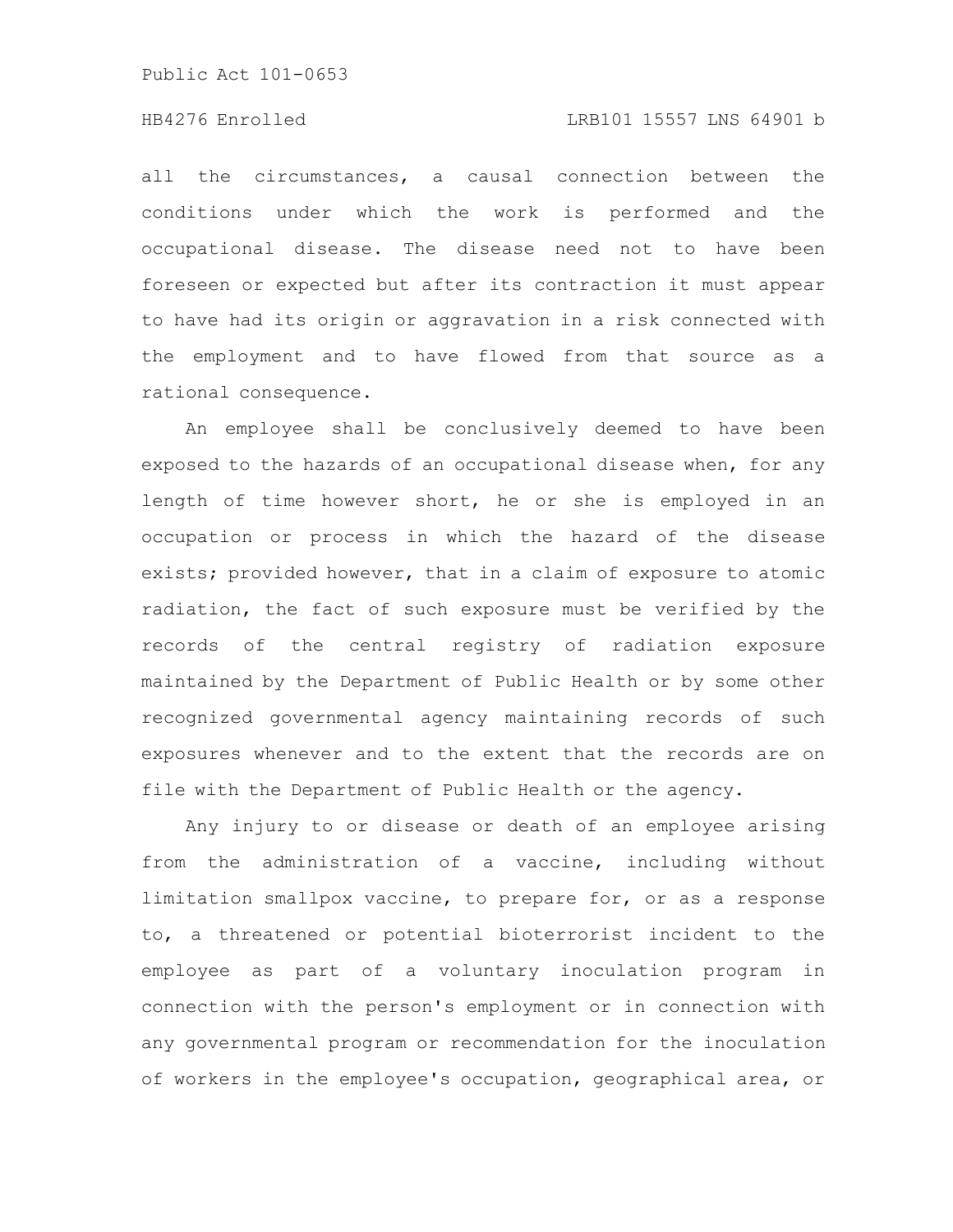other category that includes the employee is deemed to arise out of and in the course of the employment for all purposes under this Act. This paragraph added by Public Act 93-829 is declarative of existing law and is not a new enactment.

The employer liable for the compensation in this Act provided shall be the employer in whose employment the employee was last exposed to the hazard of the occupational disease claimed upon regardless of the length of time of such last exposure, except, in cases of silicosis or asbestosis, the only employer liable shall be the last employer in whose employment the employee was last exposed during a period of 60 days or more after the effective date of this Act, to the hazard of such occupational disease, and, in such cases, an exposure during a period of less than 60 days, after the effective date of this Act, shall not be deemed a last exposure. If a miner who is suffering or suffered from pneumoconiosis was employed for 10 years or more in one or more coal mines there shall, effective July 1, 1973 be a rebuttable presumption that his or her pneumoconiosis arose out of such employment.

If a deceased miner was employed for 10 years or more in one or more coal mines and died from a respirable disease there shall, effective July 1, 1973, be a rebuttable presumption that his or her death was due to pneumoconiosis.

Any condition or impairment of health of an employee employed as a firefighter, emergency medical technician (EMT), emergency medical technician-intermediate (EMT-I), advanced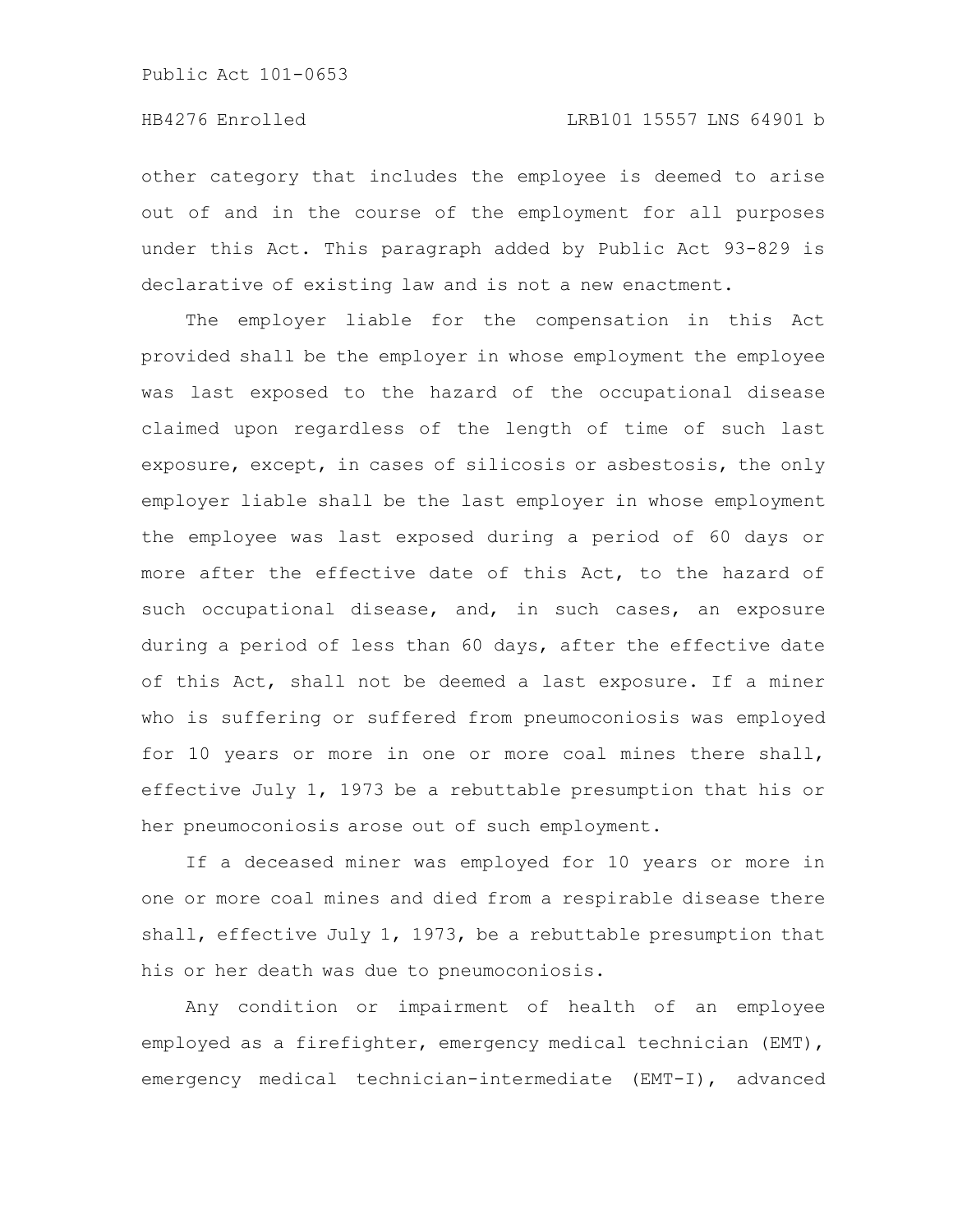emergency medical technician (A-EMT), or paramedic which results directly or indirectly from any bloodborne pathogen, lung or respiratory disease or condition, heart or vascular disease or condition, hypertension, tuberculosis, or cancer resulting in any disability (temporary, permanent, total, or partial) to the employee shall be rebuttably presumed to arise out of and in the course of the employee's firefighting, EMT, EMT-I, A-EMT, or paramedic employment and, further, shall be rebuttably presumed to be causally connected to the hazards or exposures of the employment. This presumption shall also apply to any hernia or hearing loss suffered by an employee employed as a firefighter, EMT, EMT-I, A-EMT, or paramedic. However, this presumption shall not apply to any employee who has been employed as a firefighter, EMT, EMT-I, A-EMT, or paramedic for less than 5 years at the time he or she files an Application for Adjustment of Claim concerning this condition or impairment with the Illinois Workers' Compensation Commission. The rebuttable presumption established under this subsection, however, does not apply to an emergency medical technician (EMT), emergency medical technician-intermediate (EMT-I), advanced emergency medical technician (A-EMT), or paramedic employed by a private employer if the employee spends the preponderance of his or her work time for that employer engaged in medical transfers between medical care facilities or non-emergency medical transfers to or from medical care facilities. The changes made to this subsection by this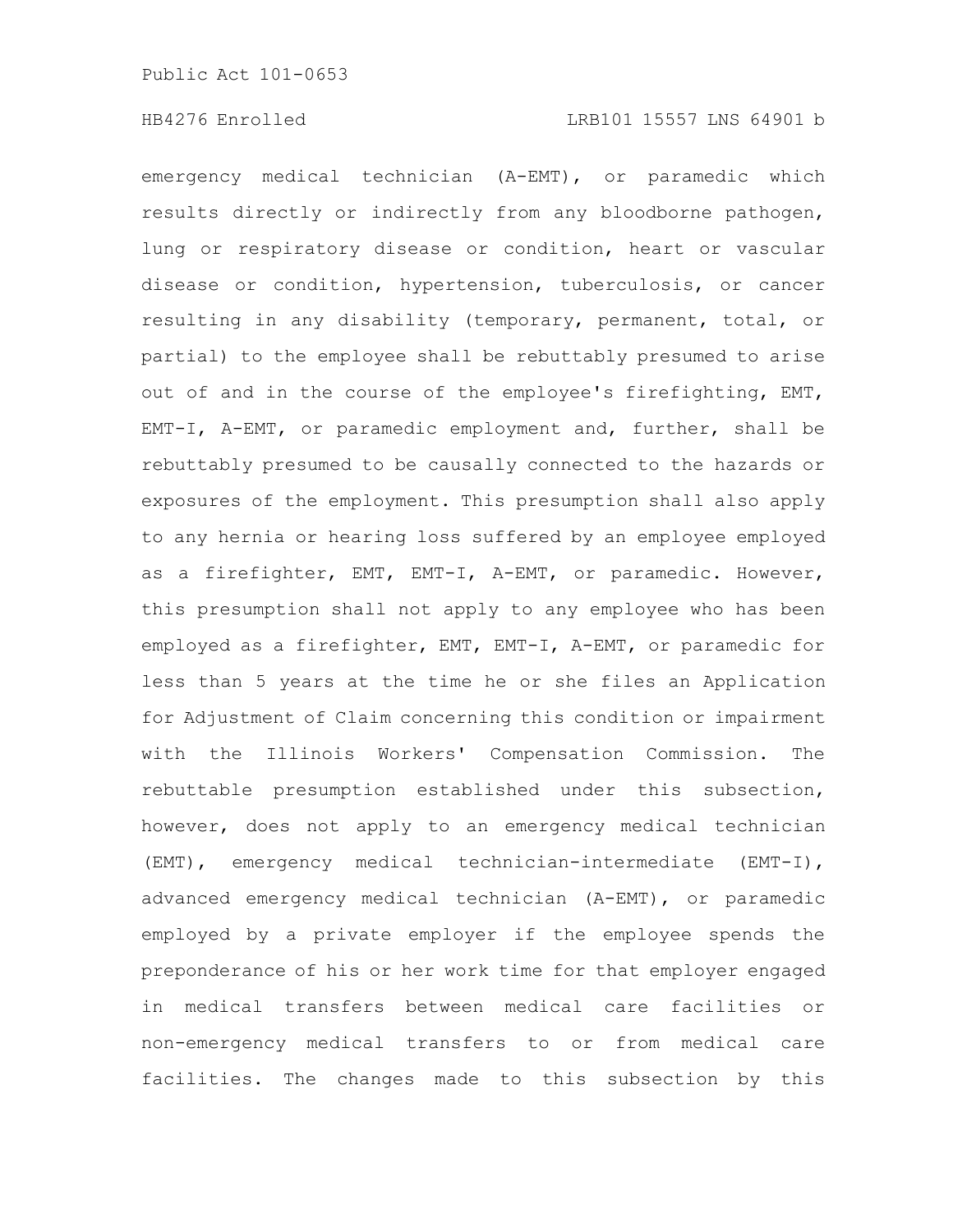# HB4276 Enrolled LRB101 15557 LNS 64901 b

amendatory Act of the 98th General Assembly shall be narrowly construed. The Finding and Decision of the Illinois Workers' Compensation Commission under only the rebuttable presumption provision of this paragraph shall not be admissible or be deemed res judicata in any disability claim under the Illinois Pension Code arising out of the same medical condition; however, this sentence makes no change to the law set forth in Krohe v. City of Bloomington, 204 Ill.2d 392.

The insurance carrier liable shall be the carrier whose policy was in effect covering the employer liable on the last day of the exposure rendering such employer liable in accordance with the provisions of this Act.

(e) "Disablement" means an impairment or partial impairment, temporary or permanent, in the function of the body or any of the members of the body, or the event of becoming disabled from earning full wages at the work in which the employee was engaged when last exposed to the hazards of the occupational disease by the employer from whom he or she claims compensation, or equal wages in other suitable employment; and "disability" means the state of being so incapacitated.

(f) No compensation shall be payable for or on account of any occupational disease unless disablement, as herein defined, occurs within two years after the last day of the last exposure to the hazards of the disease, except in cases of occupational disease caused by berylliosis or by the inhalation of silica dust or asbestos dust and, in such cases, within 3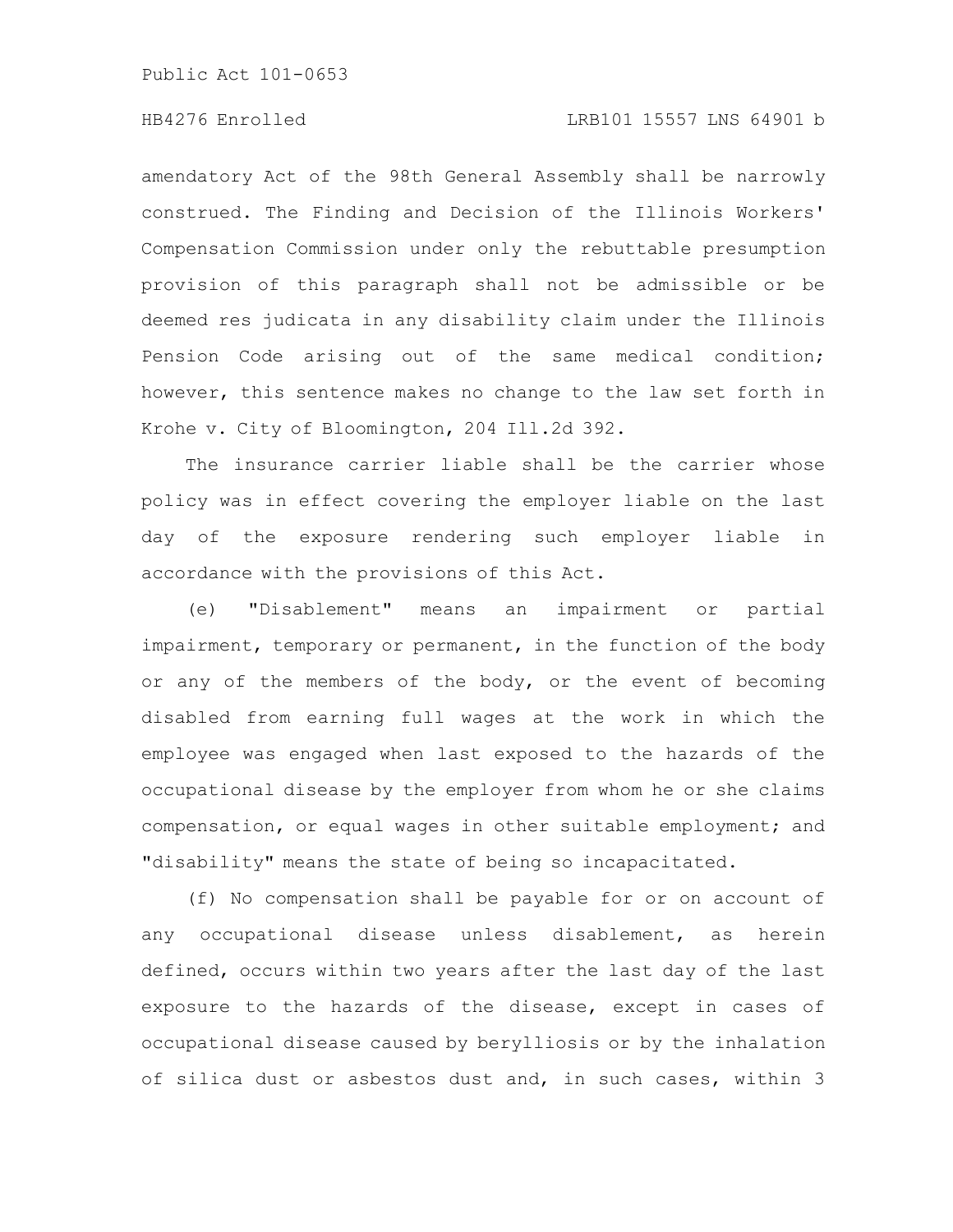years after the last day of the last exposure to the hazards of such disease and except in the case of occupational disease caused by exposure to radiological materials or equipment, and in such case, within 25 years after the last day of last exposure to the hazards of such disease.

(g)(1) In any proceeding before the Commission in which the employee is a COVID-19 first responder or front-line worker as defined in this subsection, if the employee's injury or occupational disease resulted from exposure to and contraction of COVID-19, the exposure and contraction shall be rebuttably presumed to have arisen out of and in the course of the employee's first responder or front-line worker employment and the injury or occupational disease shall be rebuttably presumed to be causally connected to the hazards or exposures of the employee's first responder or front-line worker employment.

(2) The term "COVID-19 first responder or front-line worker" means: all individuals employed as police, fire personnel, emergency medical technicians, or paramedics; all individuals employed and considered as first responders; all workers for health care providers, including nursing homes and rehabilitation facilities and home care workers; corrections officers; and any individuals employed by essential businesses and operations as defined in Executive Order 2020-10 dated March 20, 2020, as long as individuals employed by essential businesses and operations are required by their employment to encounter members of the general public or to work in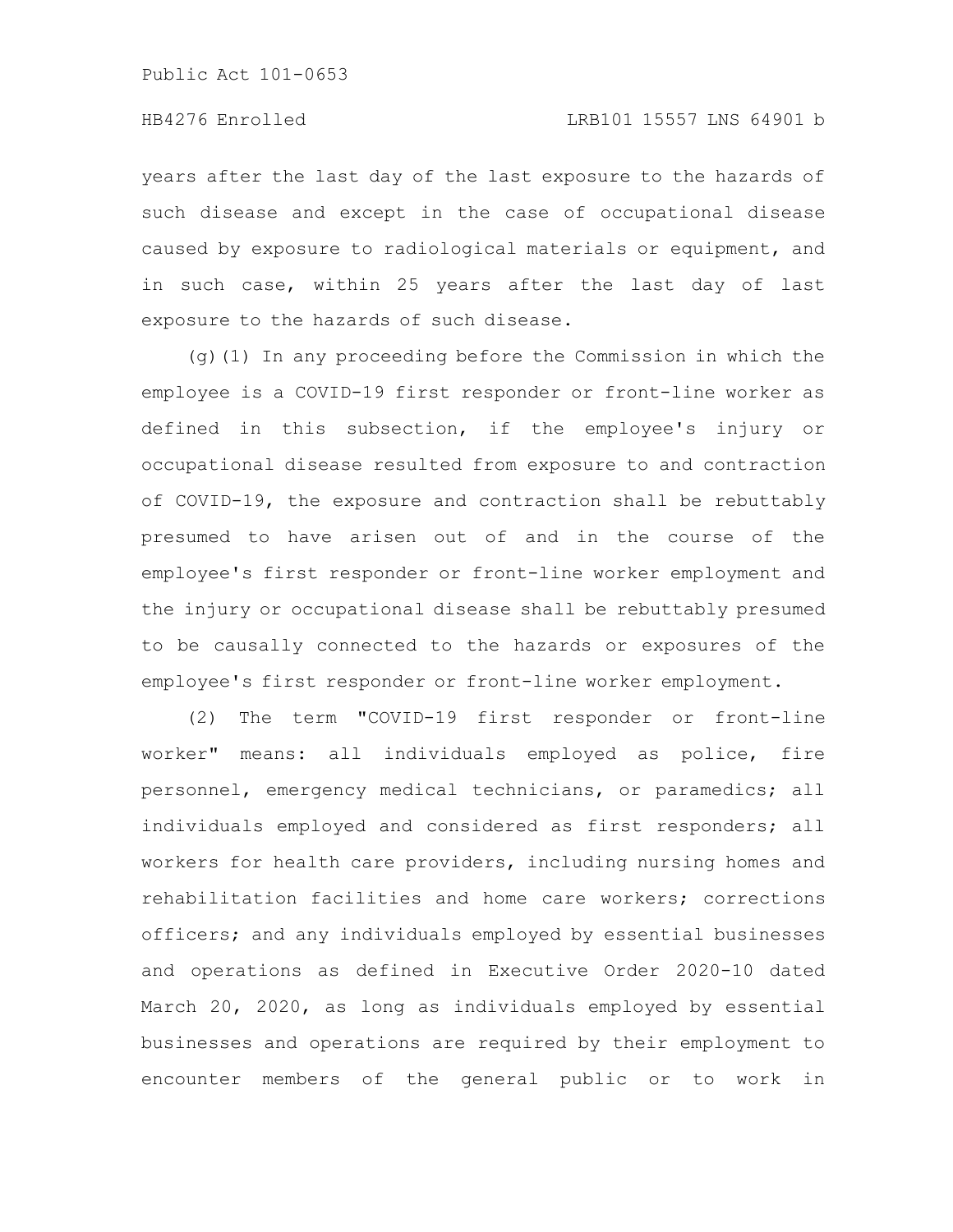employment locations of more than 15 employees. For purposes of this subsection only, an employee's home or place of residence is not a place of employment, except for home care workers.

(3) The presumption created in this subsection may be rebutted by evidence, including, but not limited to, the following:

(A) the employee was working from his or her home, on leave from his or her employment, or some combination thereof, for a period of 14 or more consecutive days immediately prior to the employee's injury, occupational disease, or period of incapacity resulted from exposure to COVID-19; or

(B) the employer was engaging in and applying to the fullest extent possible or enforcing to the best of its ability industry-specific workplace sanitation, social distancing, and health and safety practices based on updated guidance issued by the Centers for Disease Control and Prevention or Illinois Department of Public Health or was using a combination of administrative controls, engineering controls, or personal protective equipment to reduce the transmission of COVID-19 to all employees for at least 14 consecutive days prior to the employee's injury, occupational disease, or period of incapacity resulting from exposure to COVID-19. For purposes of this subsection, "updated" means the guidance in effect at least 14 days prior to the COVID-19 diagnosis. For purposes of this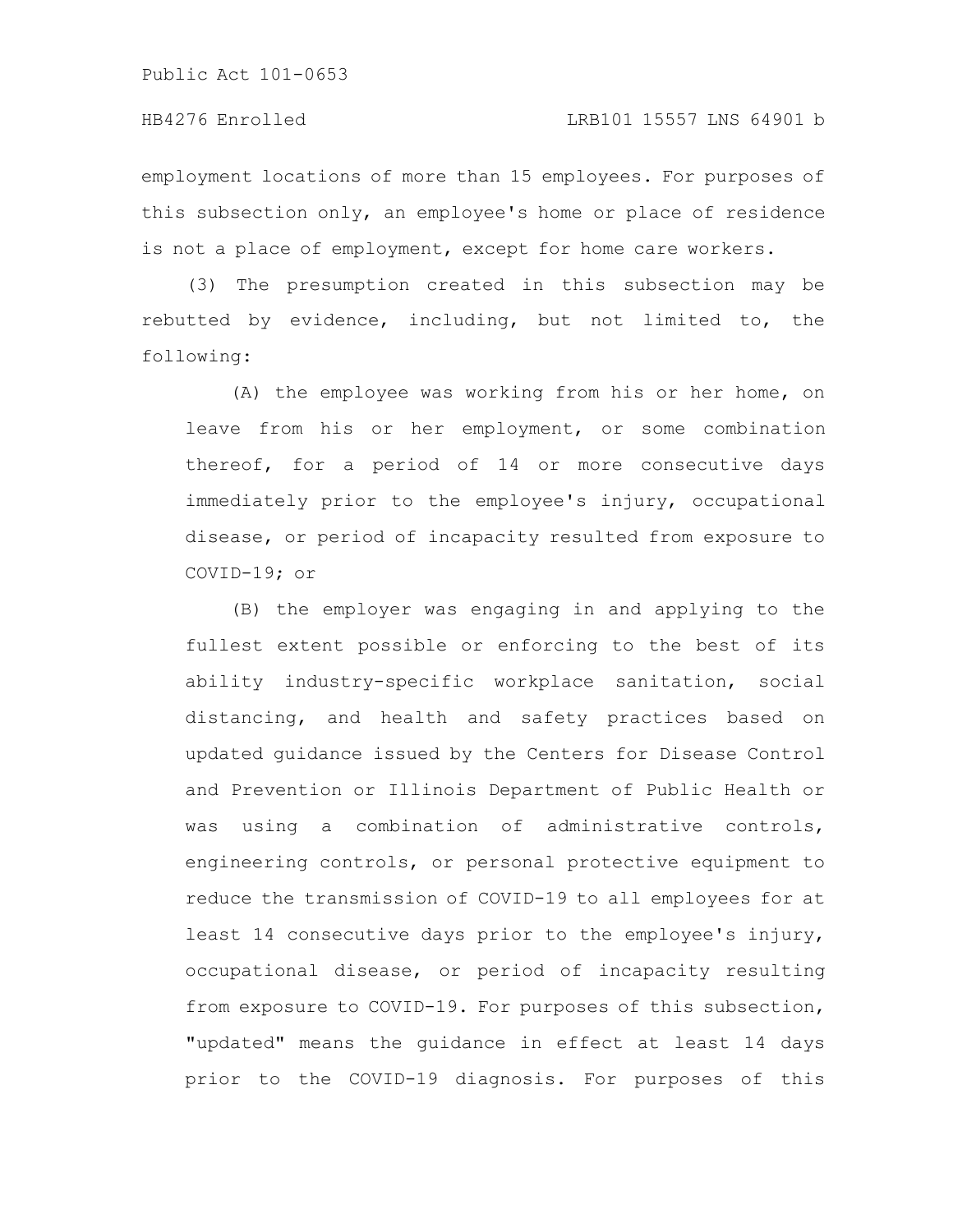subsection, "personal protective equipment" means industry-specific equipment worn to minimize exposure to hazards that cause illnesses or serious injuries, which may result from contact with biological, chemical, radiological, physical, electrical, mechanical, or other workplace hazards. "Personal protective equipment" includes, but is not limited to, items such as face coverings, gloves, safety glasses, safety face shields, barriers, shoes, earplugs or muffs, hard hats, respirators, coveralls, vests, and full body suits; or

(C) the employee was exposed to COVID-19 by an alternate source.

(4) The rebuttable presumption created in this subsection applies to all cases tried after June 5, 2020 (the effective date of Public Act 101-633) this amendatory Act of the 101st General Assembly and in which the diagnosis of COVID-19 was made on or after March 9, 2020 and on or before June 30, 2021 (including the period between December 31, 2020 and the effective date of this amendatory Act of the 101st General Assembly) December 31, 2020.

(5) Under no circumstances shall any COVID-19 case increase or affect any employer's workers' compensation insurance experience rating or modification, but COVID-19 costs may be included in determining overall State loss costs.

(6) In order for the presumption created in this subsection to apply at trial, for COVID-19 diagnoses occurring on or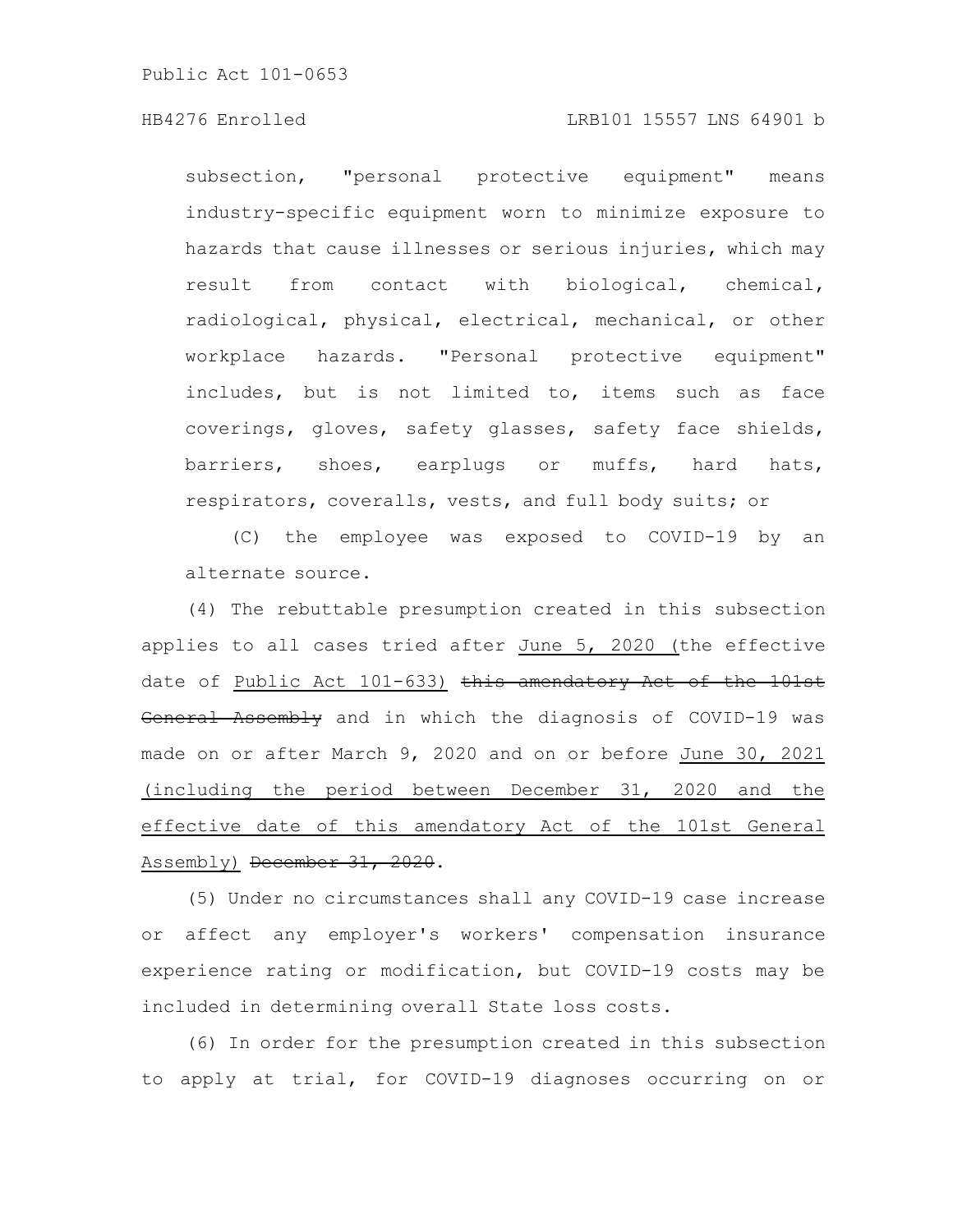# HB4276 Enrolled LRB101 15557 LNS 64901 b

before June 15, 2020, an employee must provide a confirmed medical diagnosis by a licensed medical practitioner or a positive laboratory test for COVID-19 or for COVID-19 antibodies; for COVID-19 diagnoses occurring after June 15, 2020, an employee must provide a positive laboratory test for COVID-19 or for COVID-19 antibodies.

(7) The presumption created in this subsection does not apply if the employee's place of employment was solely the employee's home or residence for a period of 14 or more consecutive days immediately prior to the employee's injury, occupational disease, or period of incapacity resulted from exposure to COVID-19.

(8) The date of injury or the beginning of the employee's occupational disease or period of disability is either the date that the employee was unable to work due to contraction of COVID-19 or was unable to work due to symptoms that were later diagnosed as COVID-19, whichever came first.

(9) An employee who contracts COVID-19, but fails to establish the rebuttable presumption is not precluded from filing for compensation under this Act or under the Workers' Compensation Act.

(10) To qualify for temporary total disability benefits under the presumption created in this subsection, the employee must be certified for or recertified for temporary disability.

(11) An employer is entitled to a credit against any liability for temporary total disability due to an employee as